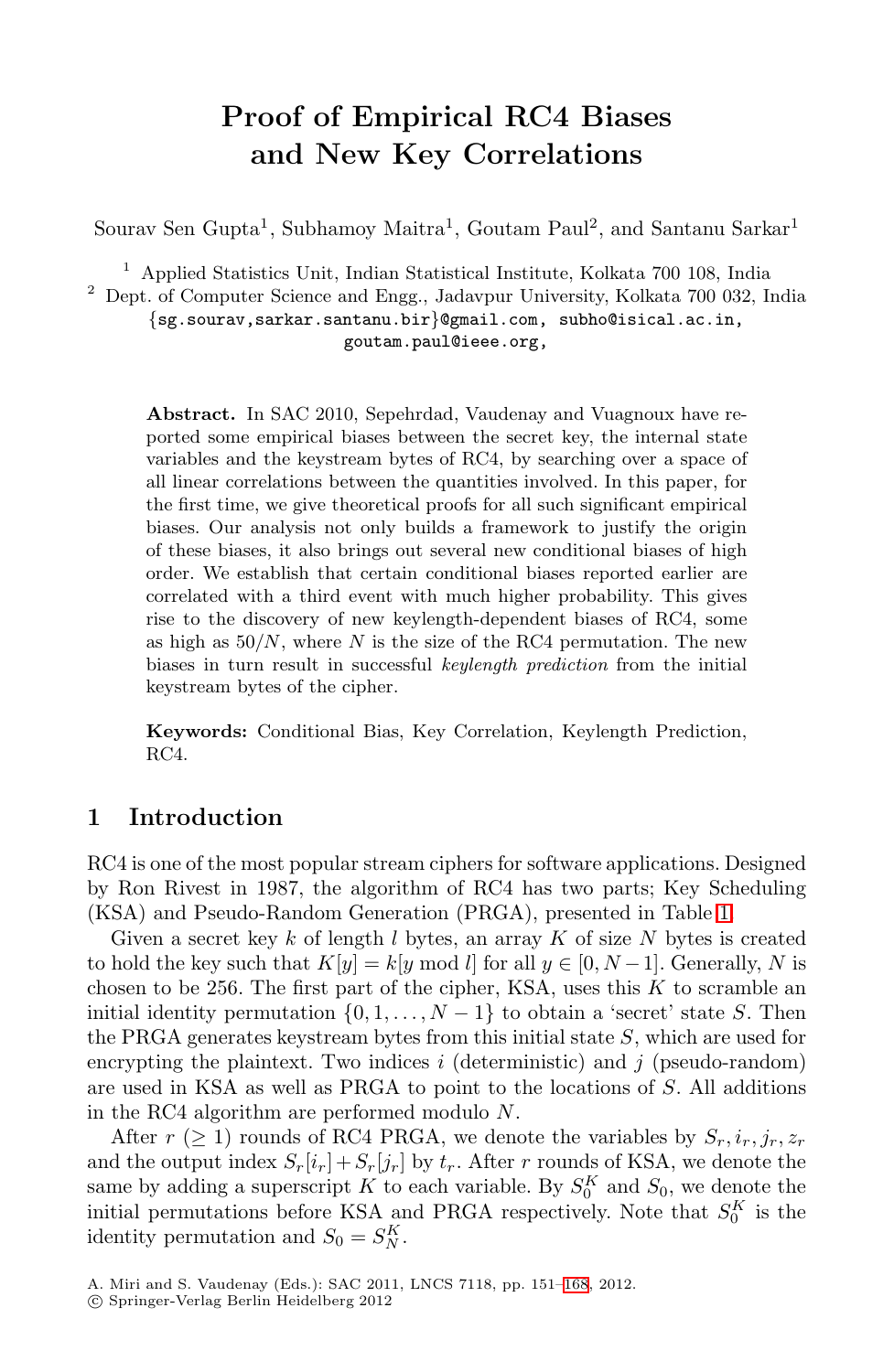<span id="page-1-0"></span>**Table 1.** The RC4 Algorithm: KSA and PRGA

| Key Scheduling (KSA)                      | Pseudo-Random Generation (PRGA)          |  |  |
|-------------------------------------------|------------------------------------------|--|--|
| <b>Input:</b> Secret Key $K$ .            | <b>Input:</b> S-Box $S$ , output of KSA. |  |  |
| <b>Output:</b> S-Box S generated by $K$ . | <b>Output:</b> Random stream Z.          |  |  |
| Initialize $S = \{0, 1, 2, , N - 1\};$    | Initialize the counters: $i = j = 0$ ;   |  |  |
| Initialize counter: $i = 0$ ;             | while TRUE do                            |  |  |
| for $i = 0, , N - 1$ do                   | $i = i + 1, j = j + S[i];$               |  |  |
| $j = j + S[i] + K[i];$                    | Swap $S[i] \leftrightarrow S[j];$        |  |  |
| Swap $S[i] \leftrightarrow S[j];$         | Output $Z = S[S[i] + S[j]]$ ;            |  |  |
| end                                       | end                                      |  |  |

**[Ex](#page-17-1)isting Results.** In SAC 2010, Sepehrdad, V[au](#page-17-3)denay and Vuagnoux [12] have reported experimental results of an exhaustive search for biases in all possible linear combinations of the state variable[s a](#page-17-1)nd the keystream bytes of RC4. In the process, they have discovered many new biases that are significantly high compared to random association. Some of these biases were further shown to be useful for key recovery in WEP [3] mode. In a recent work [13] at Eurocrypt 2011, the same authors have utilized the pool of all existing biases of RC4, including a few reported in [12], to mount a distinguishing attack on WPA [4].

In the above approach, RC4 is treated as a black box, where the secret key bytes are the *inputs*, the permutation and the index j are *internal state variables* and the keystream bytes are the *outputs*. The goal of [12] was to find out empirical correlations between the inputs, internal state and the outputs and no attempt was made to theoretically prove these biases. Finding empirical biases without any justification or proof may be useful from application point of view. However, cryptanalysis is a disciplined branch of science and a natural quest in RC4 cryptanalysis should be: *Where do all these biases come from?*

**Motivation.** We felt three primary reasons behind a theoretical investigation into the source and nature of these biases.

- **–** We attempt to build a framework to analyze the biases and their origin.
- **–** In the process of proving the existing biases, one may need to consider some additional events and thus may end up discovering new biases, leading to further insight into the ciph[er.](#page-17-1) We have observed some interesting events with strong biases, which have not yet been reported in the literature.
- When there is a conditional bias in the event 'A given B', there may be three reasons behind it: either some subset of A directly causes B or some subset of B directly causes A or another set  $C$  of different events cause both A and B. Just from empirical observation, it is impossible to infer what is the actual reason behind the bias. Only a theoretical study can shed light upon the interplay between the events. Our observations and analysis suggest that some conditional biases reported in [12] are possibly of the third kind discussed above and this provides us with some interesting new results depending on the length of the RC4 secret key.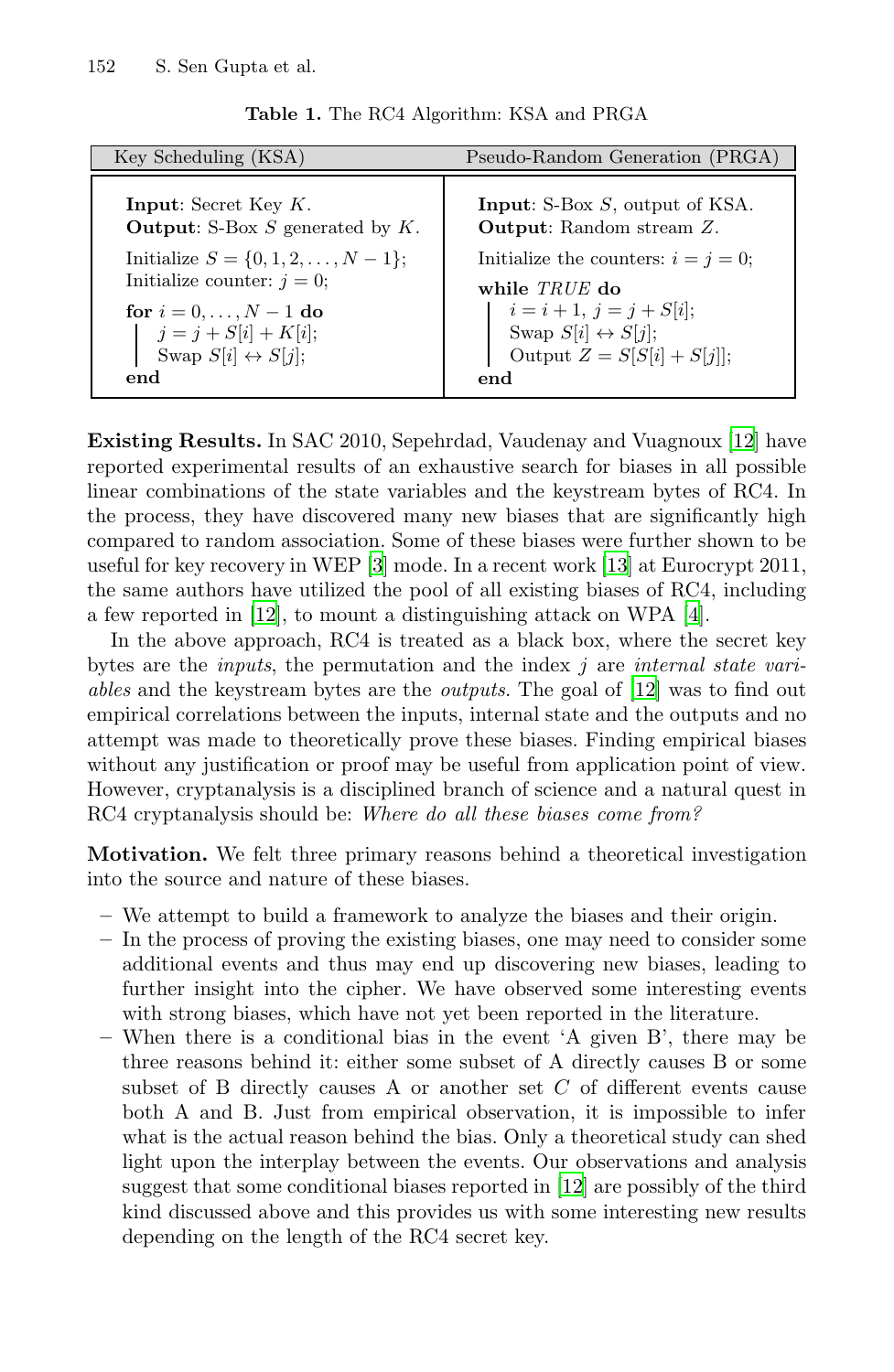<span id="page-2-0"></span>**Contribution.** Our main contribution in this paper is summarized as follows.

1. In Section 2, we provide theoretical proofs for some significant empirical biases of RC4 reported i[n](#page-17-1) [S](#page-17-1)AC 2010 [12]. In particular, we justify the reported biases of order approximately  $2/N$ , summarized in Table 2. Note that the authors of [\[12](#page-17-1)] denote the PRGA variables by primed indices. Moreover, the probabilities mentioned in the table are the ones observed in [12], and the values for 'biases at all rounds (round-dependent)' are the ones for  $r = 3$ . We provide general proofs and formulas for all of these biases.

| Type of Bias                      | Label as in $[12]$ | Event                                         | Probability         |
|-----------------------------------|--------------------|-----------------------------------------------|---------------------|
|                                   | $New_004$          | $j_2 + S_2[j_2] = S_2[i_2] + z_2$             | 2/N                 |
| Bias at Specific                  | New noz 007        | $j_2 + S_2[j_2] = 6$                          | 2.37/N              |
| Initial Rounds                    | New noz 009        | $j_2 + S_2[j_2] = S_2[i_2]$                   | 2/N                 |
|                                   | $New-noz_014$      | $j_1 + S_1[i_1] = 2$                          | 1.94/N              |
| Bias at All Rounds New noz 001    |                    | $j_r + S_r[i_r] = i_r + S_r[j_r]$             | 2/N                 |
| $(round-independent) New.noz_002$ |                    | $j_r + \bar{S}_r[j_r] = i_r + \bar{S}_r[i_r]$ | 2/N                 |
| Bias at All Rounds                | New 000            | $S_r[t_r] = t_r$                              | $1.9/N$ at $r = 3$  |
| (round-dependent)                 | New noz 004        | $S_r[i_r] = j_r$                              | $1.9/N$ at $r = 3$  |
|                                   | New noz 006        | $S_r[j_r] = i_r$                              | $2.34/N$ at $r = 3$ |

**Table 2.** Significant biases observed in [12] and proved in this paper

2. In Section 3, we try to justify the bias  $Pr[S_{16}[j_{16}] = 0 | z_{16} = -16] =$ 0.038488 observed in [12], for which the authors have commented:

*"So far, we have no explanation [ab](#page-17-4)[ou](#page-17-5)t [th](#page-17-6)[is](#page-17-7) [new](#page-17-8) bias."* [12, Section 3]

We have observed that the implied correlation arises because both the events depend on some other event based on the length of RC4 secret key. We also prove some related correlations in this direction, in full generality for any [k](#page-17-5)[ey](#page-17-6)l[en](#page-17-7)[gth](#page-17-8) l.

- [3](#page-17-4). In Section 3, we also prove an array of *new keylength-dependent conditional biases* of RC4 that are of the same or even higher magnitude. To the best of our knowledge, these are not reported in the literature [1, 2, 6, 9–15].
- 4. In Section 3.3, we prove a strong correlation between the length l of the secret key and the *l*-th output byte (typically for  $5 \le l \le 30$ ), and thus propose a method to predict the keylength of the cipher by observing the keystream. As far as we know, no such significant keylength r[ela](#page-2-0)ted bias exists in the RC4 literature [1, 2, 6, 9–15].

# **2 Proofs of Recent Empirical Observations**

In this section, we investigate some significant empirical biases discovered and reported in [12]. We provide theoretical justification only for the new biases which are of the approximate order of  $2/N$  or more, summarized in Table 2. In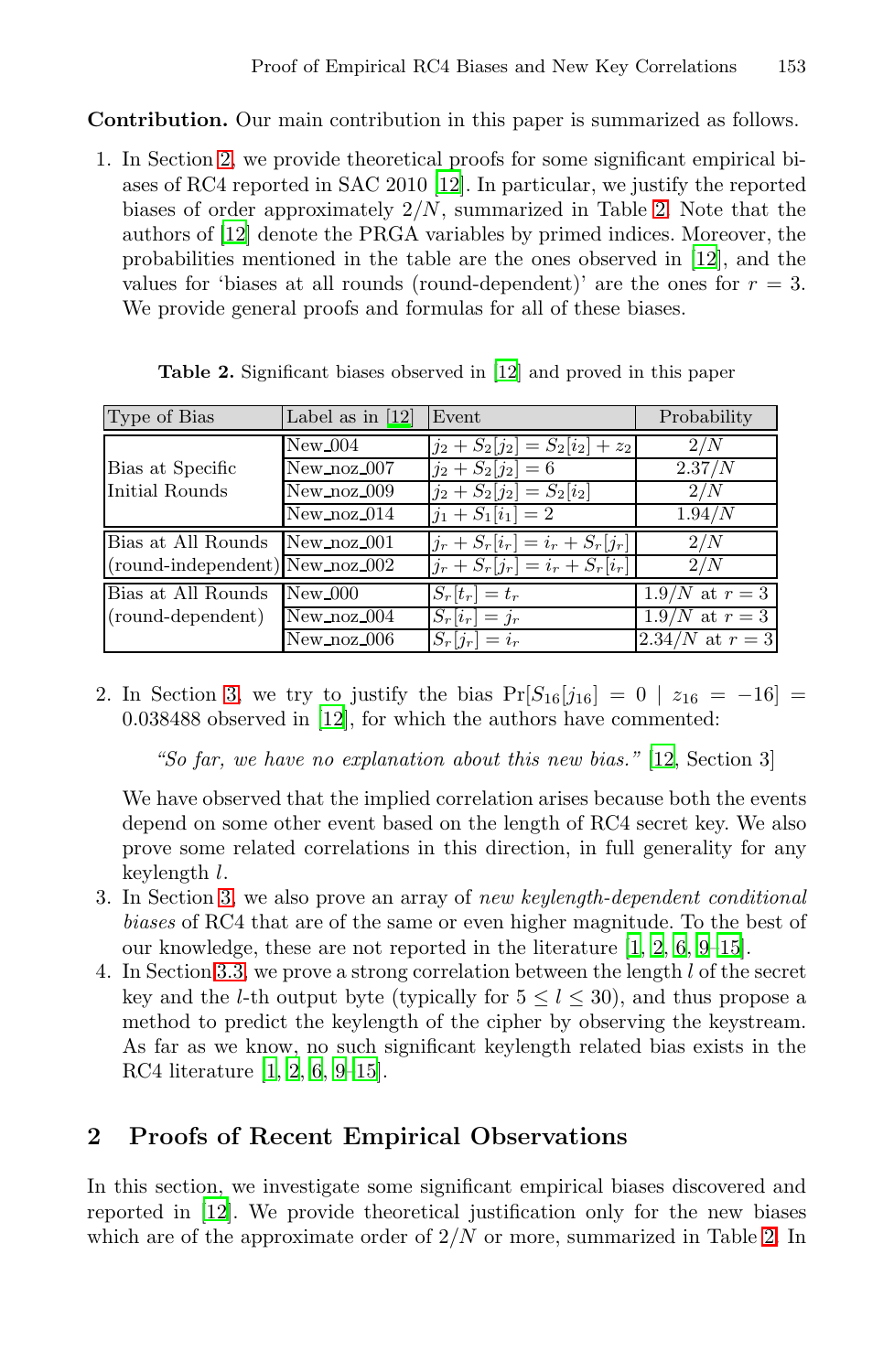<span id="page-3-1"></span>this target list, general biases refer to the ones occurring in all initial rounds of PRGA  $(1 \le r \le N - 1)$ , whereas the specific ones have been reported only for rounds 1 and 2 of PRGA. *We do not consider the biases reported for rounds* 0 mod 16 *in this section, as they are of order*  $1/N^2$  *or less.* 

For the proofs and numeric probability calculations in this paper, we require [6, Theorem 6.3.1], restated as Proposition 1 below.

**Proposition 1.** At the end of RC4 KSA, for  $0 \le u \le N - 1$ ,  $0 \le v \le N - 1$ ,

$$
\Pr(S_0[u] = v) = \begin{cases} \frac{1}{N} \left[ \left( \frac{N-1}{N} \right)^v + \left( 1 - \left( \frac{N-1}{N} \right)^v \right) \left( \frac{N-1}{N} \right)^{N-u-1} \right] & \text{if } v \le u; \\ \frac{1}{N} \left[ \left( \frac{N-1}{N} \right)^{N-u-1} + \left( \frac{N-1}{N} \right)^v \right] & \text{if } v > u. \end{cases}
$$

If a pseudorandom permutation is taken as the initial state  $S_0$  of RC4 PRGA, then we would have  $Pr(S_0[u] = v) = \frac{1}{N}$  for all  $0 \le u \le N - 1$ ,  $0 \le v \le N - 1$ .

### **2.1 Bias at Specific Initial Rounds of PRGA**

In this part of the paper, we prove the biases labeled New noz 014, New noz 007, New noz 009 and New 004, as in [12, Fig. 3 and Fig. 4] and Table 2.

**Theorem 1.** *After the first round*  $(r = 1)$  *of RC4 PRGA,* 

$$
Pr(j_1 + S_1[i_1] = 2) = Pr(S_0[1] = 1) + \sum_{X \neq 1} Pr(S_0[X] = 2 - X) \cdot Pr(S_0[1] = X)
$$

<span id="page-3-0"></span>*Proof.* Note that  $j_1 = S_0[1]$  and  $S_1[i_1] = S_0[j_1]$ . So, in the case  $j_1 = S_0[1] = 1$ , we will have  $j_1 + S_0[j_1] = S_0[1] + S_0[1] = 2$  with probability 1. Otherwise, the probability turns out to be  $Pr(j_1 + S_0[j_1] = 2 \& j_1 = S_0[1] \neq 1) = \sum_{X \neq 1} Pr(X +$  $S_0[X]=2 \& S_0[1]=X$ ). Thus, the probability  $Pr(j_1+S_1[i_1]=2)$  can be written as  $Pr(j_1 + S_1[i_1] = 2) = Pr(S_0[1] = 1) + \sum_{X \neq 1} Pr(S_0[X] = 2 - X) \cdot Pr(S_0[1] = X)$ as desired. Hence the claimed result.  $\hfill\Box$ 

**Numerical Values.** If we consider the practical RC4 scheme, the probabilities involving  $S_0$  in the expression for  $Pr(j_1 + S_1[i_1] = 2)$  should be evaluated using Proposition 1, giving a total probability of approximately  $1.937/N$  for  $N = 256$ . This closely matches the observed value  $1.94/N$ . If we assume that RC4 PRGA starts with a truly pseudorandom initial state  $S_0$ , the probability turns out to be approximately  $2/N - 1/N^2 \approx 1.996/N$  for  $N = 256$ , i.e., almost twice that of a random occurrence.

**Theorem 2.** After the second round  $(r = 2)$  of RC4 PRGA, the following prob*ability relations hold between the index*  $j_2$  *and the state variables*  $S_2[i_2], S_2[j_2]$ *.* 

$$
Pr(j_2 + S_2[j_2] = 6) \approx Pr(S_0[1] = 2) + \sum_{X \text{ even, } X \neq 2} (2/N) \cdot Pr(S_0[1] = X)
$$
 (1)

$$
Pr(j_2 + S_2[j_2] = S_2[i_2]) \approx 2/N - 1/N^2
$$
\n(2)

$$
Pr(j_2 + S_2[j_2] = S_2[i_2] + z_2) \approx 2/N - 1/N^2
$$
\n(3)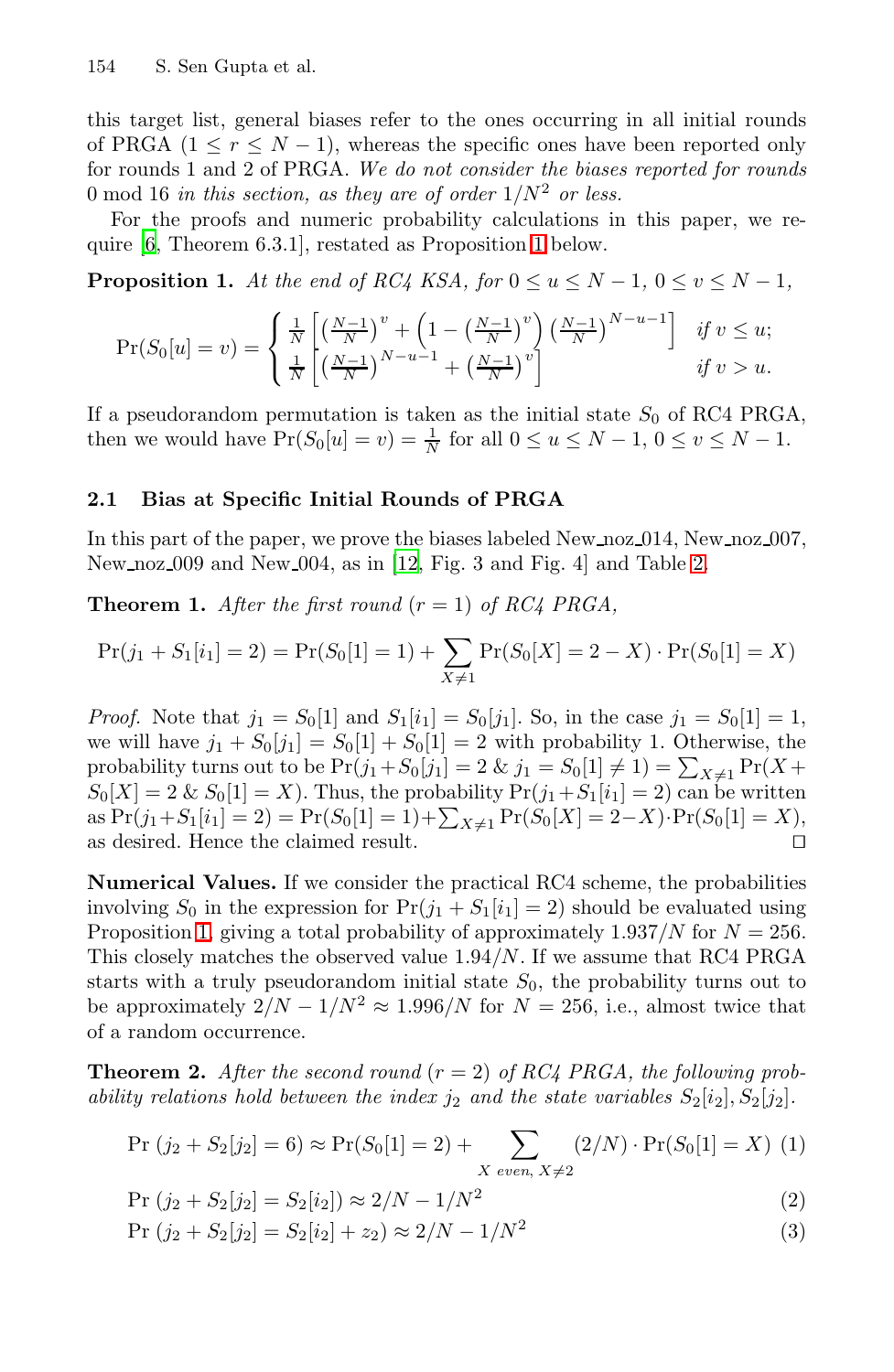*Proof.* In Equation (1), we have  $j_2 + S_2[j_2] = (j_1 + S_1[2]) + S_1[i_2] = S_0[1] + 2 \cdot S_1[2]$ . In this expression, note that if  $S_0[1] = 2$ , then one must have the positions 1 and 2 swapped in the first round of PRGA, and thus  $S_1[2] = S_0[1] = 2$  as well. Thi[s p](#page-3-0)rovides one path for  $j_2 + S_2[j_2] = S_0[1] + 2 \cdot S_1[2] = 2 + 2 \times 2 = 6$ , with probability  $Pr(S_0[1] = 2) \cdot 1 \approx \frac{1}{N}$ . If on the other hand,  $S_0[1] = X \neq 2$ , we have  $Pr(j_2 + S_2[j_2] = 6 \& S_0[1] \neq 2) = \sum_{X \neq 2} Pr(X + 2 \cdot S_1[2] = 6 \& S_0[1] = X)$ .<br>Note that the value of X is bound to be even and for each such value of X, the variable  $S_1[2]$  can take 2 different values to satisfy the equation  $2 \cdot S_1[2] = 6 - X$ . Thus, we have  $\sum_{X\neq 2} \Pr(2\cdot S_1[2] = 6 - X \& S_0[1] = X) \approx \sum_{X \text{ even, } X\neq 2} \frac{2}{N}$  $Pr(S_0[1] = X)$ . Combining the two disjoint cases  $S_0[1] = 2$  and  $S_0[1] \neq 2$ , we get Equation (1).

In c[as](#page-3-0)e of Equation (2), we have a slightly different condition  $S_0[1]+2\cdot S_1[2] =$  $S_2[i_2] = S_1[j_2] = S_1[S_0[1] + S_1[2]]$  $S_2[i_2] = S_1[j_2] = S_1[S_0[1] + S_1[2]]$ . In this expression, if we have  $S_1[2] = 0$ , then the left hand side reduces to  $S_0[1]$  and the right hand side becomes  $S_1[S_0[1] +$  $S_1[2] = S_1[S_0[1]] = S_1[j_1] = S_0[i_1] = S_0[1]$  as wel[l.](#page-17-9) This provides a probability  $\frac{1}{N}$  path for the condition to be true. In all other cases with  $S_1[2] \neq 0$ , we can approximate the probability for the condition as  $\frac{1}{N}$ , and hence approximate the total probability  $Pr(j_2 + S_2[j_2] = S_2[i_2])$  as  $Pr(j_2 + S_2[j_2] = S_2[i_2] \& S_1[2] =$ 0) + Pr(j<sub>2</sub> + [S](#page-3-0)<sub>[2](#page-3-0)</sub>[j<sub>2</sub>] = S<sub>2</sub>[i<sub>2</sub>] & S<sub>1</sub>[\[2\]](#page-3-0)  $\neq$  0)  $\approx \frac{1}{N} + (1 - \frac{1}{N}) \cdot \frac{1}{N} = \frac{2}{N} - \frac{1}{N^2}$ .

<span id="page-4-0"></span>Finally, for Equation (3), the main observation is that this is almost identical to the condition [of](#page-3-0) Equation (2) apart from the inclusion of  $z_2$ . But our first path of  $S_1[2] = 0$  in the previous case also provides us with  $z_2 = 0$  with probability 1 (this path was first observed by Mantin and Shamir [7]). Thus, we have  $Pr(j_2 + S_2[j_2] = S_2[i_2] + z_2 \& S_1[2] = 1) \approx \frac{1}{N} \cdot 1$ . In all other cases with  $S_1[2] \neq 0$ , we assume the conditions to match unif[orm](#page-3-0)ly at random, and therefore have  $Pr(j_2 + S_2[j_2] = S_2[i_2] + z_2) \approx \frac{1}{N} \cdot 1 + \left(1 - \frac{1}{N}\right) \cdot \frac{1}{N} = \frac{2}{N} - \frac{1}{N^2}$  $Pr(j_2 + S_2[j_2] = S_2[i_2] + z_2) \approx \frac{1}{N} \cdot 1 + \left(1 - \frac{1}{N}\right) \cdot \frac{1}{N} = \frac{2}{N} - \frac{1}{N^2}$  $Pr(j_2 + S_2[j_2] = S_2[i_2] + z_2) \approx \frac{1}{N} \cdot 1 + \left(1 - \frac{1}{N}\right) \cdot \frac{1}{N} = \frac{2}{N} - \frac{1}{N^2}$ . Hence [the](#page-17-1) desired results of Equations (1), (2) and (3).

**Numerical Values.** In case of Equation  $(1)$ , if we assume  $S_0$  to be the practical initial state for RC4 PRGA, and substitute all probabilities involving  $S_0$  using Proposition 1, we get the total probability equal to  $2.36/N$  for  $N = 256$ . This value closely match the obser[ved](#page-17-1) probability  $2.37/N$ . If we suppose that  $S_0$  is pseudorandom, we will get probability  $2/N - 2/N^2 \approx 1.992/N$  for Equation (1). The theoretical results are summarized in Table 3 along with the experimentally observed probabilities of [12].

| Label $[12]$   | Event                             | Observed         | Theoretical Probability |              |
|----------------|-----------------------------------|------------------|-------------------------|--------------|
|                |                                   | Probability [12] | $S_0$ of RC4            | Random $S_0$ |
| New $\log 014$ | $j_1 + S_1[i_1] = 2$              | 1.94/N           | 1.937/N                 | 1.996/N      |
| New noz 007    | $j_2 + S_2[j_2] = 6$              | 2.37/N           | 2.363/N                 | 1.992/N      |
| New noz 009    | $j_2 + S_2[j_2] = S_2[i_2]$       | 2/N              | 1.996/N                 | 1.996/N      |
| New noz 004    | $j_2 + S_2[j_2] = S_2[i_2] + z_2$ | 2/N              | 1.996/N                 | 1.996/N      |

**Table 3.** Theoretical and observed biases at specific initial rounds of RC4 PRGA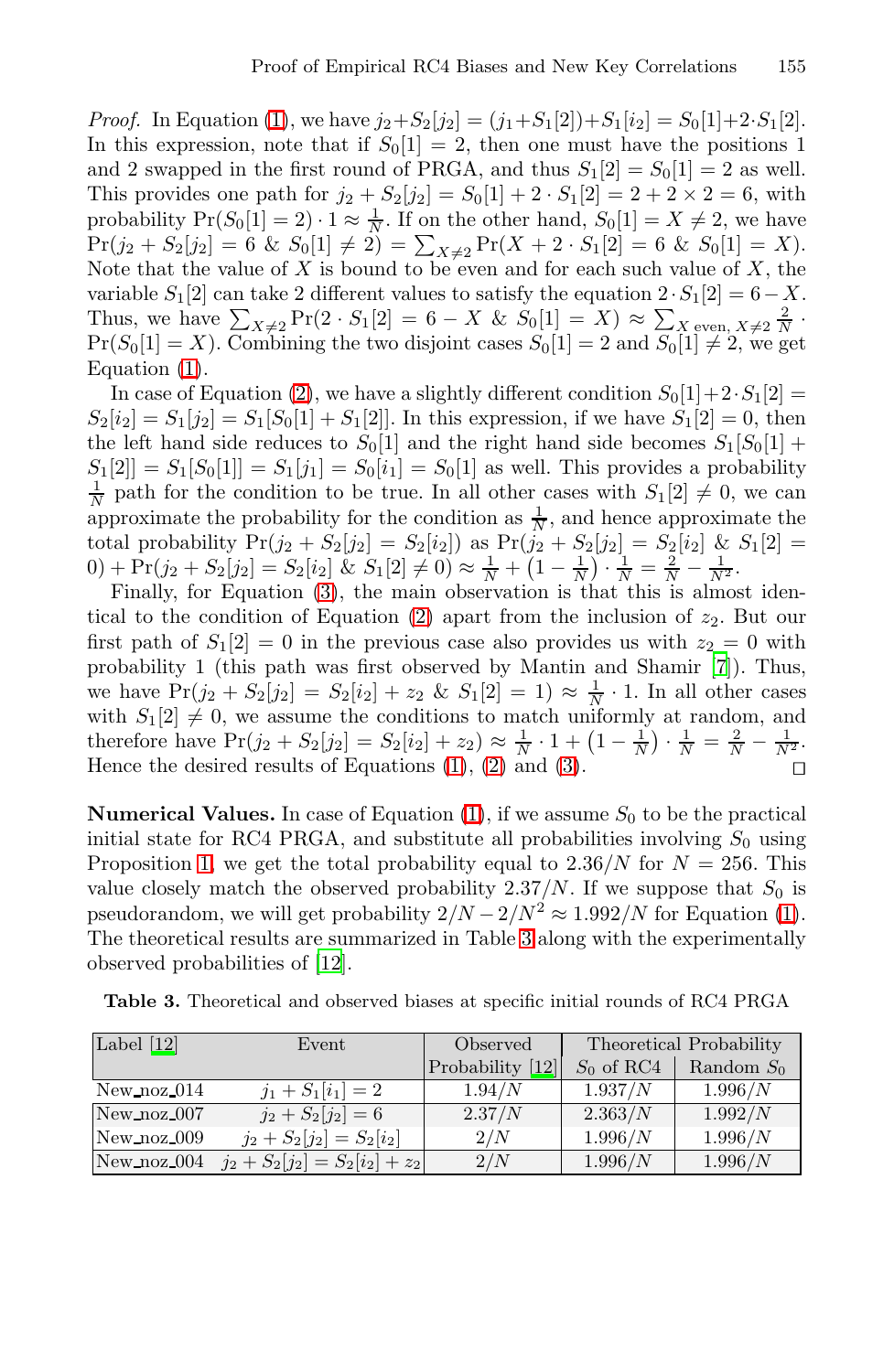### <span id="page-5-1"></span><span id="page-5-0"></span>**2.2 Biases at All Initial Rounds of PRGA (Round-Independent)**

In this section, we turn our attention to the biases labeled New noz 001 and New noz  $002$  in [12], both of which continue to persist in all initial rounds (1  $\leq$  $r \leq N - 1$ ) of RC4 PRGA.

**Theorem 3.** At any initial round  $1 \leq r \leq N-1$  of RC4 PRGA, the following *two relations hold between the indices*  $i_r$ ,  $j_r$  *and the state variables*  $S_r[i_r], S_r[j_r]$ *.* 

$$
\Pr(j_r + S_r[j_r] = i_r + S_r[i_r]) \approx 2/N \tag{4}
$$

$$
\Pr(j_r + S_r[i_r] = i_r + S_r[j_r]) \approx 2/N \tag{5}
$$

*Proof.* For both the events mentioned above, we shall take the path  $i_r = j_r$ . N[oti](#page-5-0)ce th[at](#page-5-0)  $i_r = j_r$  occurs with probability  $\frac{1}{N}$  and in that case both the events mentioned above hold with probability 1. In the case where  $i_r \neq j_r$ , we rewrite the events as  $S_r[j_r]=(i_r - j_r) + S_r[i_r]$  $S_r[j_r]=(i_r - j_r) + S_r[i_r]$  $S_r[j_r]=(i_r - j_r) + S_r[i_r]$  and  $S_r[j_r]=(j_r - i_r) + S_r[i_r]$ . Here we already know that  $S_r[j_r] \neq S_r[i_r]$ , as  $j_r \neq i_r$  and  $S_r$  is a permutation. Thus in case  $i_r \neq j_r$ , the values of  $S_r[i_r]$  and  $S_r[j_r]$  can be chosen in  $N(N-1)$ ways ([dra](#page-17-1)wing from a permutation without replacement) to satisfy the relations stated above. This gives the total probability for each event approximately as  $Pr(j_r = i_r) \cdot 1 + \sum_{j_r \neq i_r} \frac{1}{N(N-1)} = \frac{1}{N} + (N-1) \cdot \frac{1}{N(N-1)} = \frac{2}{N}$ . Hence the claimed result for Equations (4) and (5).

<span id="page-5-2"></span>[T](#page-17-1)he probabilities for New noz 001 and New noz 002 proved in Theorem 3 do not vary with change in  $r$  (i.e., they continue to persist at the same order of  $2/N$  at any arbitrary round of PRGA), and our theoretical results match the probabilities reported in [12, Fi[g. 2](#page-17-1)].

### **2.3 Biases at All Initial Rounds of PRGA (Round-Dependent)**

Next, [we](#page-5-2) consider the biases that are la[be](#page-17-10)led as N[ew](#page-17-10) 000, New noz 004 and New n[oz](#page-17-10) 006 in [12, Fig. 2]. We prove the biases for rounds 3 to 255 in RC4 PRGA, and we show that all of these decrease in magnitude with increase in r, as observed experimentally in the original paper.

Let us first prove observation New noz 006 of [12]. This proof was also attempted in [5, Lemma 1], where the event was equivalently stated as  $S_{r-1}[r] = r$ . But that proof used a crude approximation which resulted in a slight mismatch of the theoretical and practical patterns in the main result of the paper [5, Fig. 2]. O[ur](#page-5-2) proof of Theorem 4, as follows, corrects the proof of [5, Lemma 1], and removes the mismatch in [5, Fig. 2].

**Theorem 4.** For PRGA rounds  $r \geq 3$ , value of  $Pr(S_r[j_r] = i_r)$  is approximately

$$
\Pr(S_1[r] = r) \left[ 1 - \frac{1}{N} \right]^{r-2} + \sum_{t=2}^{r-1} \sum_{k=0}^{r-t} \frac{\Pr(S_1[t] = r)}{k! \cdot N} \left[ \frac{r-t-1}{N} \right]^k \left[ 1 - \frac{1}{N} \right]^{r-3-k}
$$

Before proving Theorem 4, let us first prove a necessary technical result.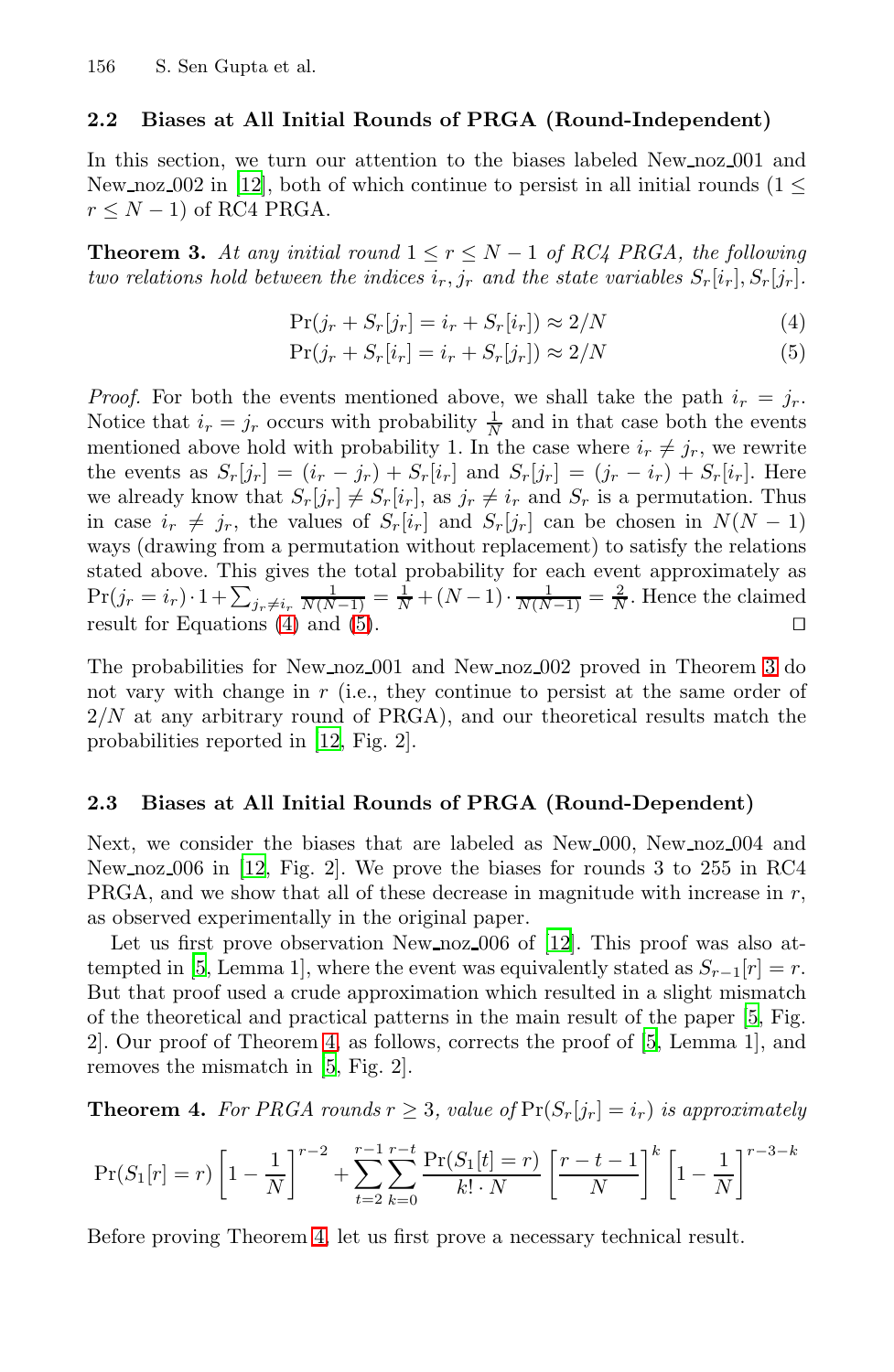**Lemma 1.** After the first round of RC4 PRGA, the probability  $Pr(S_1[t] = r)$  is

$$
\Pr(S_1[t] = r) = \begin{cases} \sum_{X=0}^{N-1} \Pr(S_0[1] = X) \cdot \Pr(S_0[X] = r), & t = 1; \\ \Pr(S_0[1] = r) + (1 - \Pr(S_0[1] = r)) \cdot \Pr(S_0[r] = r), & t = r; \\ (1 - \Pr(S_0[1] = t)) \cdot \Pr(S_0[t] = r), & t \neq 1, r. \end{cases}
$$

*Proof.* After the first round of RC4 PRGA, we obtain the state  $S_1$  from the initial state  $S_0$  through a single swap operation between the positions  $i_1 = 1$ and  $j_1 = S_0[i_1] = S_0[1]$ . Thus, all other positions of  $S_0$  remain the same apart from these two. This gives us the value of  $S_1[t]$  as follows:  $S_1[t] = S_0[S_0[1]]$  if  $t = 1, S_1[t] = S_0[1]$  if  $t = S_0[1]$ , and  $S_1[t] = S_0[t]$  in all other cases. Now, we can compute the probabilities  $Pr(S_1[t] = r)$  based on the probabilities for  $S_0$ , which are in turn derived from Proposition 1. We have three cases:

- Case  $t = 1$ . In this case, using the recurrence relation  $S_1[1] = S_0[S_0[1]]$ , we can write  $Pr(S_1[1] = r) = \sum_{X=0}^{N-1} Pr(S_0[1] = X) \cdot Pr(S_0[X] = r).$
- $-$  Case  $t = r$ . In this situation, if  $S_0[1] = r$ , we will surely have  $S_1[r] = r$ as these are the positions swapped in the first round, and if  $S_0[1] \neq r$ , the position  $t = r$  remains untouched and  $S_1[r] = r$  is only possible if  $S_0[r] = r$ . Thus,  $Pr(S_1[r] = r) = Pr(S_0[1] = r) + (1 - Pr(S_0[1] = r)) \cdot Pr(S_0[r] = r).$
- Case  $t \neq 1, r$ . In all other cases where  $t \neq 1, r$ , it can either take the value  $S_0[1]$  with probability  $Pr(S_0[1] = t)$ , or not. If  $t = S_0[1]$ , the value  $S_0[t]$  will get swapped with  $S_0[1] = t$  itself, i.e., we will get  $S_1[t] = t \neq r$  for sure. Otherwise, the value  $S_1[t]$  remains the same as  $S_0[t]$ . Hence,  $Pr(S_1[t] = r)$  =  $(1 - Pr(S_0[1] = t)) \cdot Pr(S_0[t] = r).$

Combining all the above cases together, we obtain the desired result.

*Proof of Theorem 4.* Let us start from the PRGA state  $S_1$ , that is, the state that has been updated once in the PRGA (we refer to the state after KSA by  $S_0$ ). We know that the event  $Pr(S_1[r] = r)$  is positively biased for all r, and hence the natural path for investigation is the effect of the event  $(S_1[r] = r)$  on  $(S_{r-1}[r] = r)$ , i.e, on  $(S_r[j_r] = i_r)$ . Notice that there can be two cases, as follows.

**Case I.** In the first case, suppose that  $(S_1[r] = r)$  after the first round, and the r-th index is not disturbed for the next  $r - 2$  state updates. Notice that index i varies from 2 to  $r - 1$  during these period, and hence never touches the r-th index. Thus, the index  $r$  will retain its state value  $r$  if index  $j$  does not touch it. The probability of this event is  $\left(1-\frac{1}{N}\right)^{r-2}$  over all the intermediate rounds. Hence the first part of the probability is  $Pr(S_1[r] = r) (1 - \frac{1}{N})^{r-2}$ .

**Case II.** In the second case, suppose that  $S_1[r] \neq r$  and  $S_1[t] = r$  for some  $t \neq r$ . In such a case, only a swap between the positions r and t during rounds 2 to  $r-1$  of PRGA can make the event  $(S_{r-1}[r] = r)$  possible. Notice that if t does not fall in the *path of* i, that is, if the index i does not touch the t-th location, then the value at  $S_1[t]$  can only go to some position behind i, and this can never reach  $S_{r-1}[r]$ , as i can only go up to  $(r-1)$  during this period. Thus we must have  $2 \le t \le r-1$  for  $S_1[t]$  to reach  $S_{r-1}[r]$ . Note that the way  $S_1[t]$ can move to the r-th position may be either a one hop or a multi-hop route.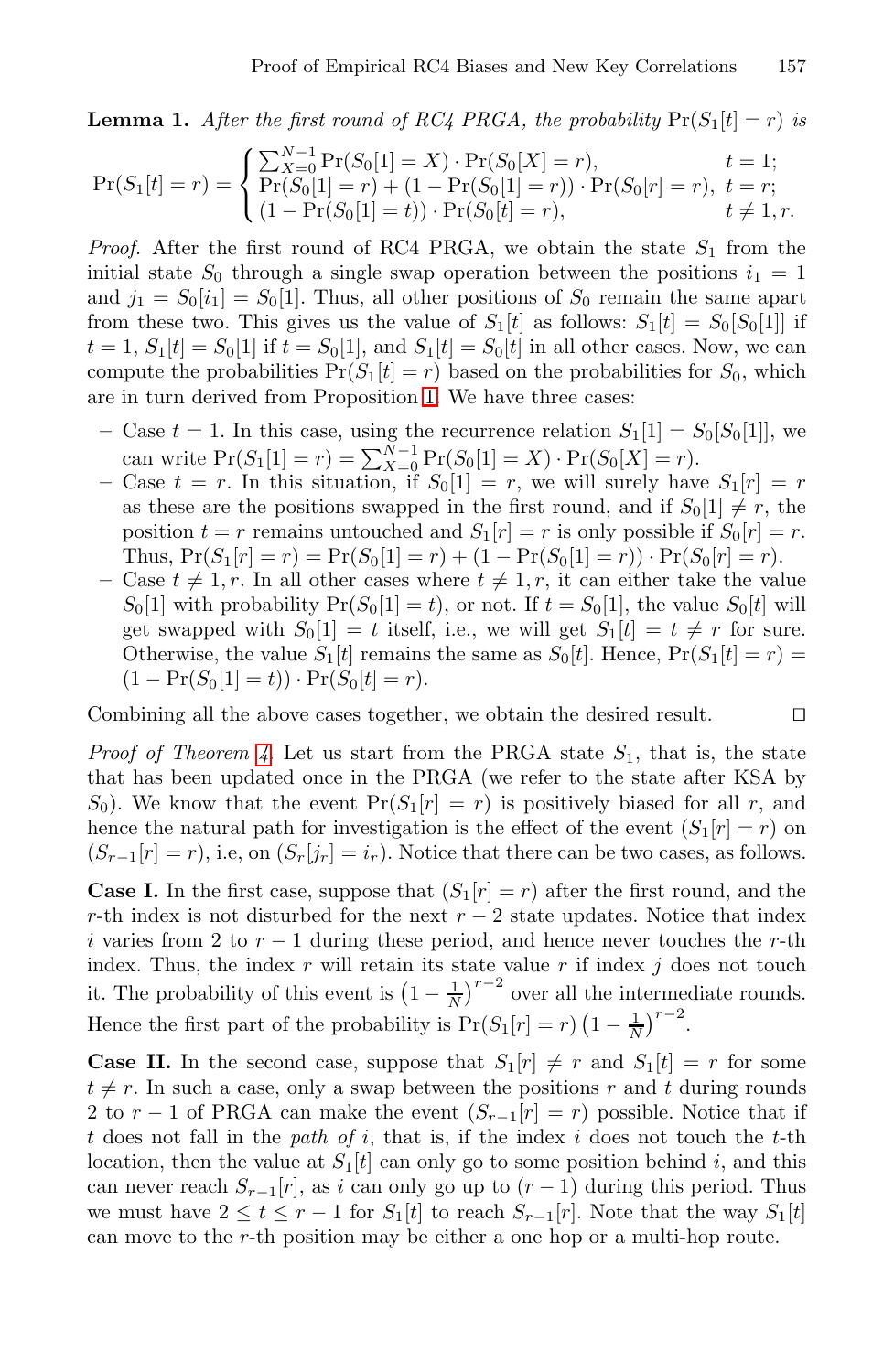- In the easiest case of single hop, we require  $j$  not to touch  $t$  until  $i$  touches  $t$ , and  $j = r$  when  $i = t$ , and j not to touch r for the next  $r-t-1$  state updates. Total probability comes to be  $Pr(S_1[t] = r) (1 - \frac{1}{N})^{t-2} \cdot \frac{1}{N} \cdot (1 - \frac{1}{N})^{r-t-1} =$  $Pr(S_1[t] = r) \cdot \frac{1}{N} (1 - \frac{1}{N})^{r-3}.$
- Suppose that it requires  $(k + 1)$  hops to reach from  $S_1[t]$  to  $S_{r-1}[r]$ . Then the main issue to note is that the transfer will never happen if the position  $t$ swaps with any index which does not lie in the future *path of* i. Again, this path of *i* starts from  $\frac{r-t-1}{N}$  for the first hop and decreases approximately to  $\frac{r-t-1}{N}$  at the *l*-th hop. We would also require *j* not to touch the position *r* for the remaining  $(r-3-k)$  number of rounds. Combining all, we get the second p[ar](#page-5-2)t of the probability as  $Pr(S_1[t] = r) \left[ \prod_{l=1}^k \frac{r-t-1}{lN} \right] \left[ 1 - \frac{1}{N} \right]^{r-3-k}$  $Pr(S_1[t]=r)$  $\frac{S_1[t]=r)}{k! \cdot N} \left[ \frac{r-t-1}{N} \right]^k \left[ 1 - \frac{1}{N} \right]^{r-3-k}.$  $\frac{S_1[t]=r)}{k! \cdot N} \left[ \frac{r-t-1}{N} \right]^k \left[ 1 - \frac{1}{N} \right]^{r-3-k}.$  $\frac{S_1[t]=r)}{k! \cdot N} \left[ \frac{r-t-1}{N} \right]^k \left[ 1 - \frac{1}{N} \right]^{r-3-k}.$

Finally, note that the number of hops  $(k+1)$  is bounded from below by 1 and from above by  $(r - t + 1)$ , depending on the initial gap between t and r positions. Considering the sum over  $t$  and  $k$  with this consideration, we get the desired expression for  $Pr(S_{r-1}[r] = r)$ .

*Remark 1.* In proving Theorem 4, we use the initial condition  $S_1[r] = r$  to branch out the probability paths, and not  $S_0[r] = r$  as in [5, Lemma 1]. This is because the probability of  $S[r] = r$  takes a leap from around  $1/N$  in  $S_0$  to about  $2/N$  in S<sub>1</sub>, and this turns out to be the actual cause behind the bias in  $S_{r-1}[r] = r$ .

Fig. 1 illustrates the experimental observations (averages taken over 100 million runs with 16-byte key) and the theoretical values for the distribution of  $Pr(S_r[j_r] = i_r)$  over the initial rounds  $3 \leq r \leq 255$  of RC4 PRGA. It is evident that our theoretical formula matches the experimental observations in this case.



**Fig. 1.** Distribution of  $Pr(S_r[j_r] = i_r)$  for initial rounds  $3 \leq r \leq 255$  of RC4 PRGA

Now let us take a look at the other two round-dependent biases of RC4, observed in [12]. We can state the related result in Theorem 5 (corresponding to observations New noz 004 and New 000.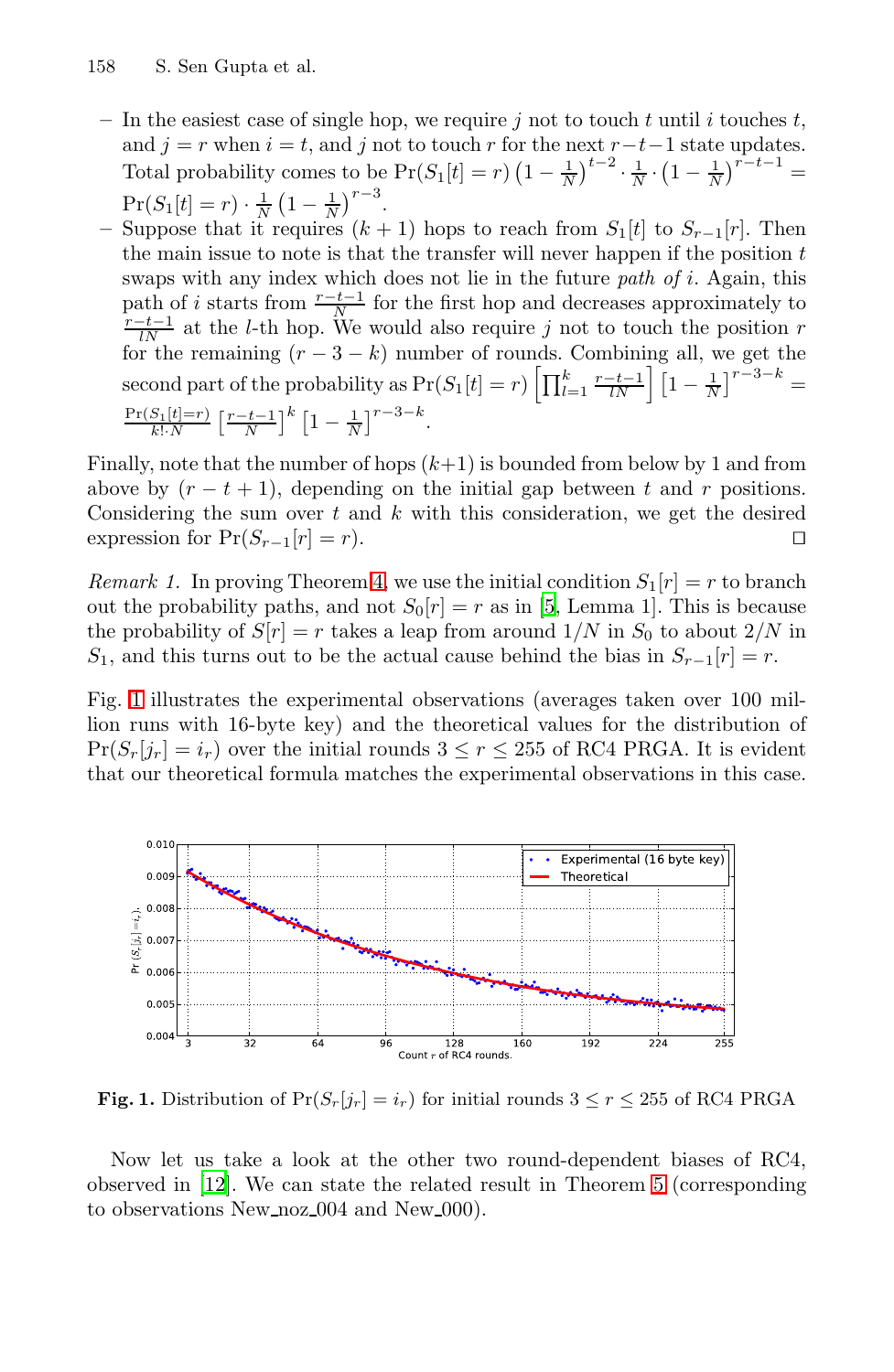**Theorem 5.** For PRGA rounds  $r \geq 3$ , the probabilities  $Pr(S_r[i_r] = j_r)$  and  $Pr(S_r[t_r] = t_r)$  *are approximately* 

$$
\frac{r}{N^2} + \sum_{X=r}^{N-1} \frac{1}{N} \left[ \Pr(S_1[X] = X) \left[ 1 - \frac{1}{N} \right]^{r-2} + \sum_{t=2}^{r-1} \sum_{k=0}^{r-t} \frac{\Pr(S_1[t] = r)}{k! \cdot N} \left[ \frac{r-t-1}{N} \right]^k \left[ 1 - \frac{1}{N} \right]^{r-3-k} \right]
$$

The proof of this result is omitted for brevity, as it follows the same logic as in the proof of Theorem 4. A brief proof sketch is presented as follows. For this p[ro](#page-5-2)of sketch, we consider the variables  $j_r$  and  $t_r$  to be pseudorandom variables that can take any value between 0 to 255 with probability  $1/N$ . The reader may note that this is a crude approximation, especially for small values of  $r$ , and causes minor mismatch with the experimental observations in the final result.

*Proof-sketch for*  $Pr(S_r[i_r] = j_r)$ . For this probability computation, we first rewrite the event as  $(S_{r-1}[j_r] = j_r)$  to make it look similar to  $S_{r-1}[r] = r$ , as in Theorem 4. The only difference is that we were concentrating on a fixed [ind](#page-5-2)ex r in Theorem 4 instead of a variable index  $j_r$ . This produces two cases.

**Case I.** First, suppose that  $j_r$  assumes a value  $X \geq r$ . In this case, the probability calculation can be split in two paths, one in which  $S_1[X] = X$  is assumed, and the other in which  $S_1[X] \neq X$ . If we assume  $S_1[X] = X$ , the probability of  $(S_{r-1}[X] = X)$  becomes  $Pr(S_1[X] = X)$   $\left[1 - \frac{1}{N}\right]^{r-2}$ , similar to the logic in Theorem 4. If we suppose that  $S_1[t] = X$  was the initial state, then one may notice the following two sub-cases:

- **–** The probability for this path is identical to that in Theorem 4 if 2 ≤ t ≤ r−1.
- The probability is 0 in case  $t \geq r$ , as in this case the value X will always be behind the position of  $i_r = r$ , whereas  $X > r$  as per assumption. That is, the value  $X$  can never reach index  $X$  from  $t$ .

Assuming 
$$
Pr(j_r = X) = 1/N
$$
, this gives  $\sum_{X=r}^{N-1} \frac{1}{N} \left[ Pr(S_1[X] = X) \left[ 1 - \frac{1}{N} \right]^{r-2} + \sum_{t=2}^{r-1} \sum_{k=0}^{r-t} \frac{Pr(S_1[t]=r)}{k!N} \left[ \frac{r-t-1}{N} \right]^k \left[ 1 - \frac{1}{N} \right]^{r-3-k} \right].$ 

**Case II.** In the second case, we assume that  $j_r$  takes a value X between 0 to  $r-1$ . Approximately this complete range is touched by index i for sure, and may also be touched by index j. Thus, with probability approximately 1, the index  $j_r = X$ is touched by either of the indices. Simplifying all complicated computations involving the initial position of value  $X$  and the exact location of index  $X$  in this case, we shall assume that the approximate value of  $Pr(S_{r-1}[X] = X)$  is  $1/N$ . Thus, the total contribution of Case II, assuming  $Pr(j_r = X) = 1/N$ , is given by  $\sum_{X=0}^{r-1} \Pr(j_r = X) \cdot \Pr(S_{r-1}[X] = X) \approx \sum_{X=0}^{r-1} \frac{1}{N} \cdot \frac{1}{N} = \frac{r}{N^2}$ .

Adding the contributions of the two disjoint cases I and II, we obtain the total probability for  $(S_r[i_r] = j_r)$  as desired. One may investigate Case II in more details to incorporate all intertwined sub-cases, and obtain a better closed form expression for the probability.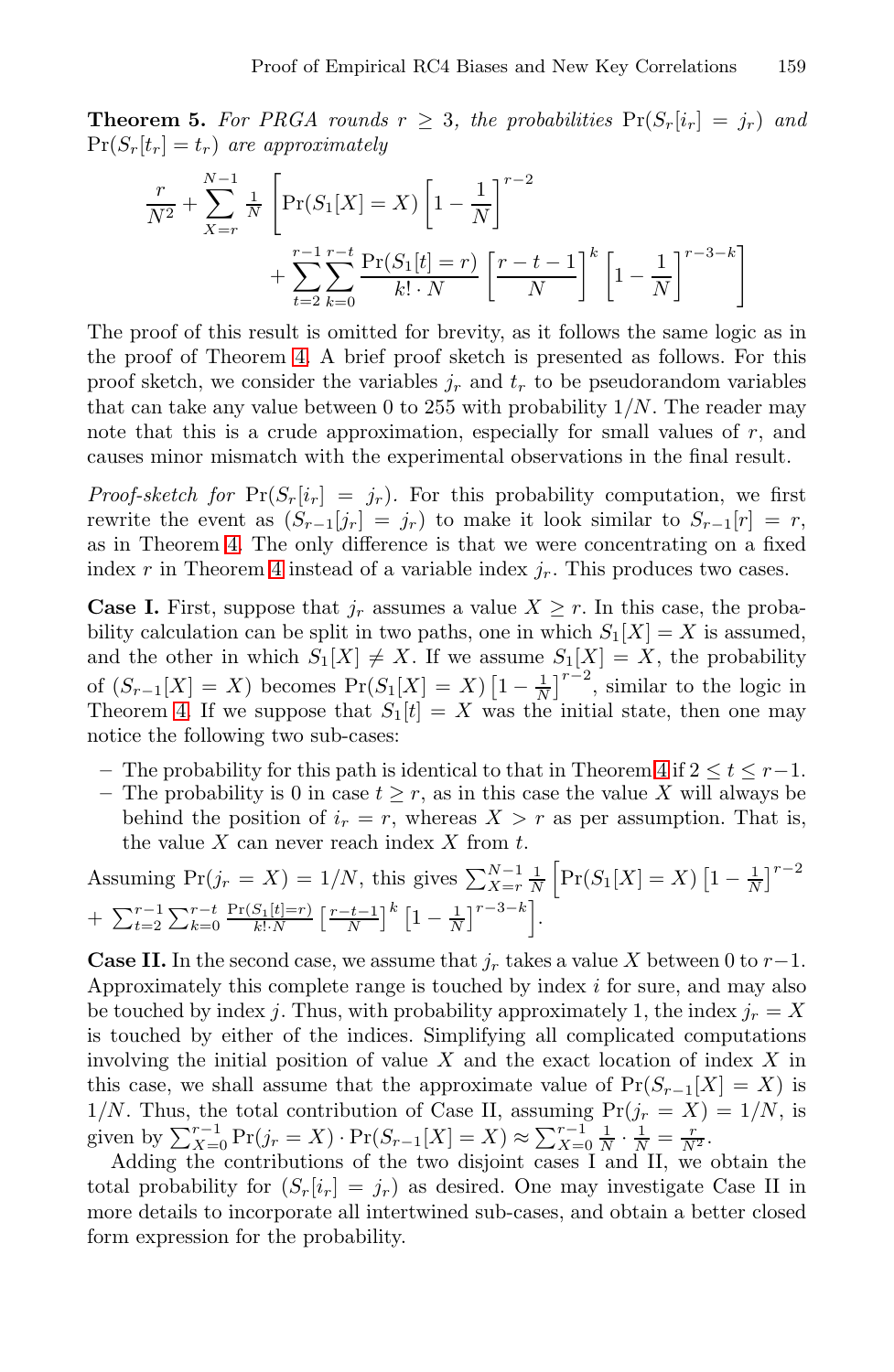*Proof-sketch for*  $Pr(S_r[t_r] = t_r)$ . In this case, notice that  $t_r$  is just another random variable like  $j_r$ , and may assume all values from 0 to 255 with approximately the same prob[ab](#page-9-0)ility  $1/N$ . Thus we can approximate  $Pr(S_r[t_r] = t_r)$  by  $Pr(S_{r-1}[j_r] = j_r)$  with a high confidence margin to obtain the desired expression.

This approximation is particularly close for higher values of  $r$  because the effect of a single state change  $S_{r-1} \to S_r$  is low in such a case. For smaller values of r, one may approximate  $Pr(S_{r-1}[t_r] = t_r)$  by  $Pr(S_{r-1}[j_r] = j_r)$  and critically analyze the effect of the r-th round of PRGA thereafter. However, in spite of the approximations we made, one may note that the theoretical values closely match the experimental observations (averages taken over 100 million runs of RC4 with 16-byte key), as shown in Fig. 2.

<span id="page-9-0"></span>Fig. 2 illustrates the experimental observations (averages taken over 100 million runs with 16-byte key) and the theoretical values for the distributions of  $Pr(S_r[i_r] = j_r)$  and  $Pr(S_r[t_r] = t_r)$  over the initial rounds  $3 \leq r \leq 255$  of RC4 PRGA. It is evident that our theoretical formulas approximately match the experimental observations in both the cases; the cause of the little deviation is explained in the proof sketch above.



**Fig. 2.** Distributions of  $Pr(S_r[i_r] = j_r)$  and  $Pr(S_r[t_r] = t_r)$  for initial rounds  $3 \leq r \leq$ 255 of RC4 PRGA

Apart from the biases proved so far, all other unconditional biases reported in [12] are of order  $1/N^2$  or less[, an](#page-17-1)d we omit their analysis in this paper. The next most significant bias reported in [12] was a new conditional bias arising from a set of correlations in RC4 PRGA. A careful study of this new bias gives rise to several related observations and results related to the KSA as well, as presented in the next section.

# **3 Biases Based on Keylength**

In SAC 2010, Sepehrdad, Vaudenay and Vuagnoux [12] discovered several correlations in PRGA using DFT based approach. A list of such biases was presented in [12, Fig. 10], and the authors commented that:

"After investigation, it seems that all the listed biases are artifact of a new conditional bias which is  $Pr[S'_{16}[j'_{16}] = 0 | z_{16} = -16] = 0.038488$ ."

However, the authors also admitted that

*"So far, we have no explanation about this new bias."*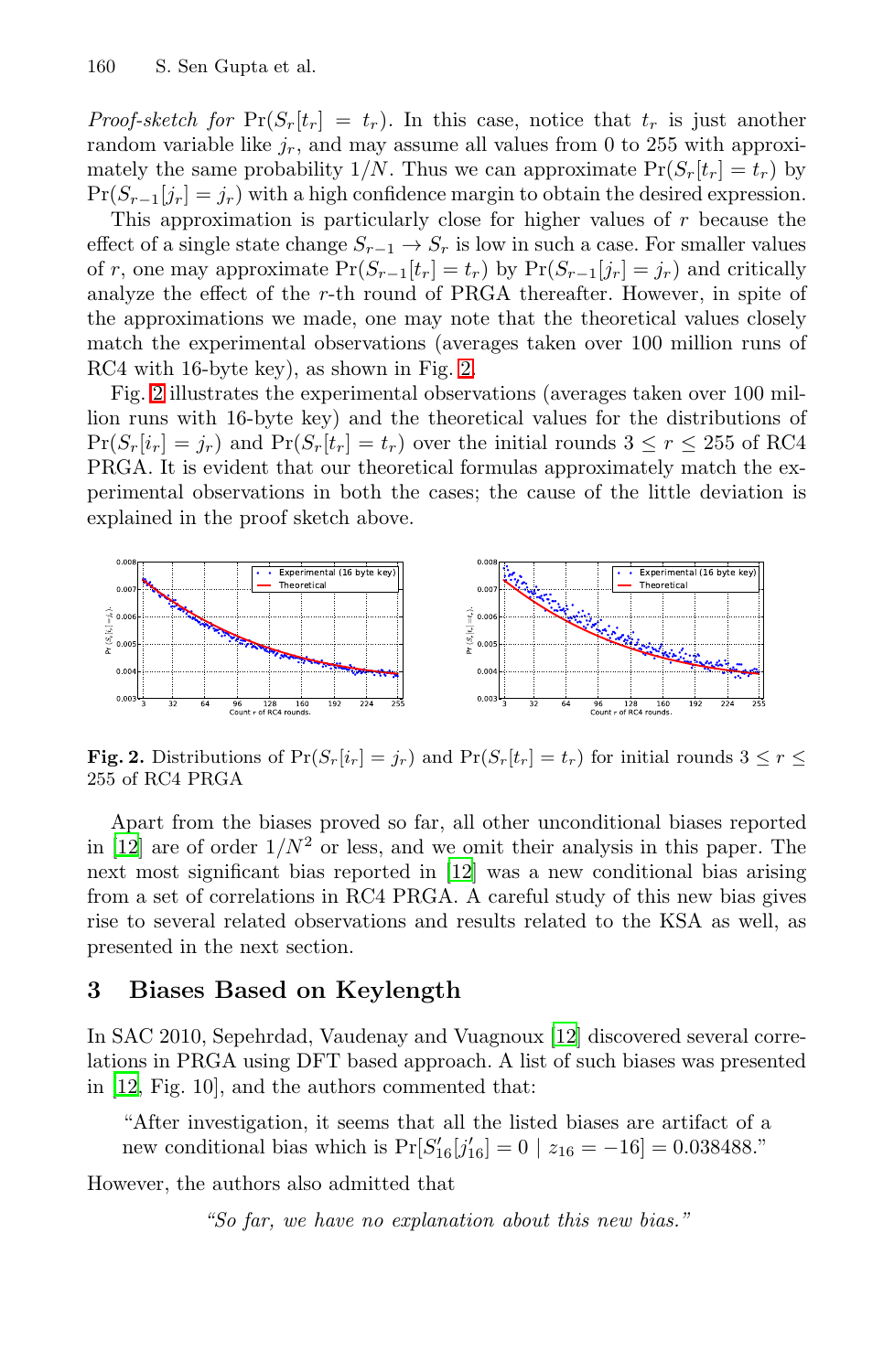In our notation, the above event is denoted as  $Pr(S_{16}[j_{16}]=0 \mid z_{16} = -16)$ . While exploring this conditional bias and related parameters of RC4 PRGA, we could immediately observe two things:

1. The number 16 in the result comes from the keylength that is consistently chosen to be 16 in [12] for most of the experimentation. In its general form, the conditional bias should be stated as (crude approximation):

<span id="page-10-1"></span><span id="page-10-0"></span>
$$
Pr(S_l[j_l] = 0 \mid z_l = -l) \approx \frac{10}{N}.
$$
\n
$$
(6)
$$

It is surprising why this natural observation could not be identified earlier. 2. Along the same line of investigation, [we](#page-10-0) could find a f[am](#page-10-1)ily of related condi-

tional biases, stated in their gener[al f](#page-10-1)orm as follows [\(c](#page-10-1)rude approximations):

$$
\Pr(z_l = -l \mid S_l[j_l] = 0) \approx 10/N \tag{7}
$$

$$
Pr(S_l[l] = -l | S_l[j_l] = 0) \approx 30/N \tag{8}
$$

$$
Pr(t_l = -l | S_l[j_l] = 0) \approx 30/N \tag{9}
$$

$$
Pr(S_l[j_l] = 0 \mid t_l = -l) \approx 30/N \tag{10}
$$

Note that bias (7) follows almost immediately from bias (6), and biases (10) and (9) are related in a similar fashion. Moreover, bias (8) implies bias (9) as  $t_l = S_l[l] + S_l[j_l] = -l$  under the given condition. However, we investigate even further to study the bias caused in  $z_l$  due to the state variables.

### **3.1 Dependence of Conditional Biases on RC4 Secret Key**

We foun[d](#page-17-7) that all of the aforementioned conditional biases between the two events under consideration are related to the following third event that is dependent on the values and the length of the RC4 secret key.

$$
\sum_{i=0}^{l-1} K[i] + \frac{l(l-1)}{2} \equiv -l \pmod{N}
$$

We shall henceforth denote the above event by  $(f_{l-1} = -l)$ , following the notation of Paul and Maitra [9], and this event is going to constitute the base for most of the conditional probabilities we consider hereafter. We consider  $Pr(f_{l-1} = -l) \approx \frac{1}{N}$  $Pr(f_{l-1} = -l) \approx \frac{1}{N}$  $Pr(f_{l-1} = -l) \approx \frac{1}{N}$ [,](#page-10-1) assu[ming](#page-10-1) that  $f_{l-1}$  can take any value modulo N uniformly at random.

Extensive experimentation with different keylengths (100 million runs for each keylength  $1 \leq l \leq 256$ ) revealed strong bias in all of the following events:

$$
\Pr(S_l[j_l] = 0 \mid f_{l-1} = -l), \qquad \Pr(S_l[l] = -l \mid f_{l-1} = -l), \n\Pr(t_l = -l \mid f_{l-1} = -l), \qquad \Pr(z_l = -l \mid f_{l-1} = -l).
$$

Each of the correlations  $(6)$ ,  $(7)$ ,  $(8)$ ,  $(9)$ , and  $(10)$  is an artifact of these common keylength-based correlations in RC4 PRGA. In this section, we discuss and justify all these conditional biases.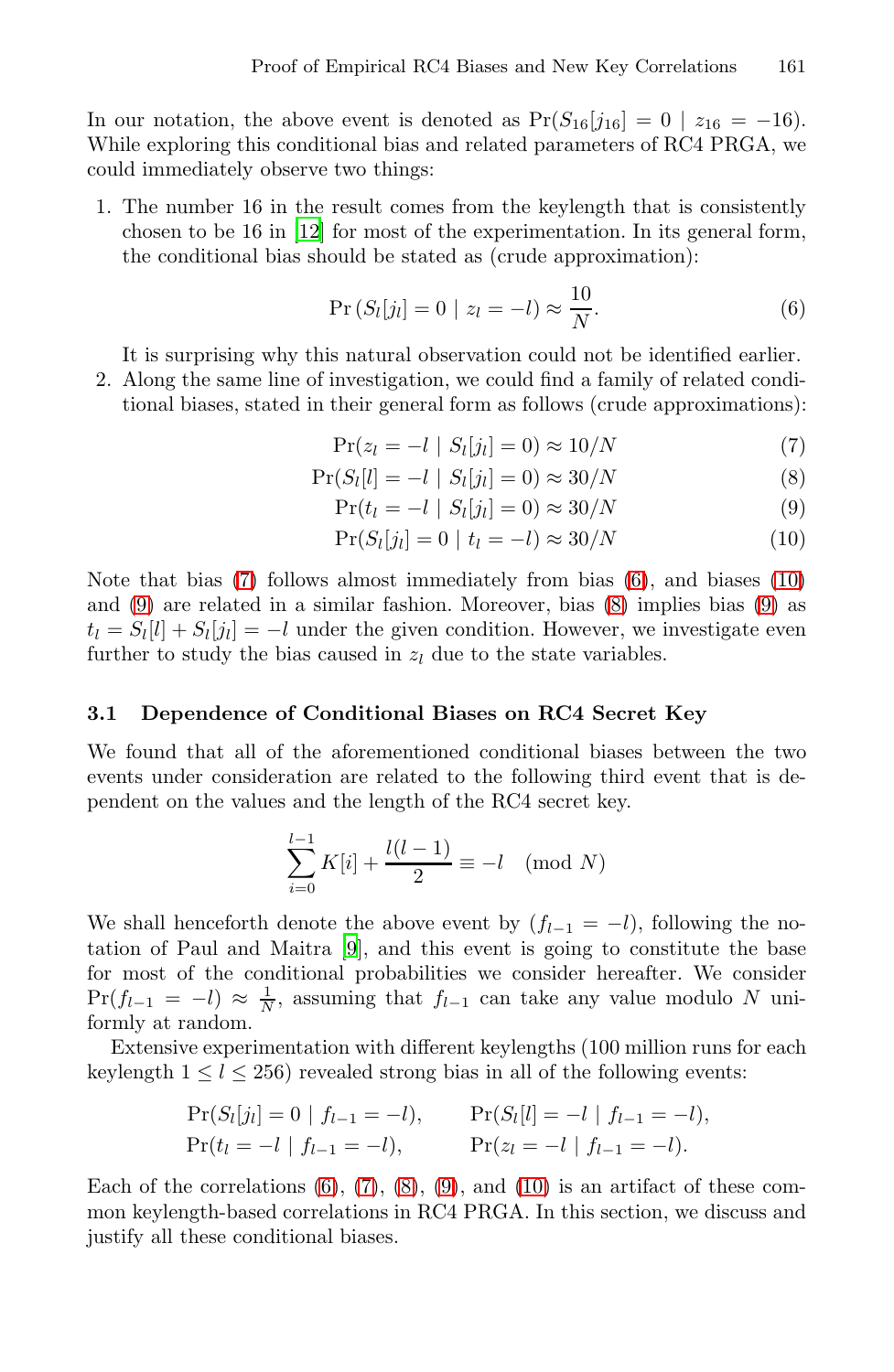<span id="page-11-1"></span>To prove our observations in this paper, we shall require the following existing results from the literature of key-correlation in RC4. These are the correlations [o](#page-17-7)bserved by Roos [11] in 1995, which were later proved by Paul and Maitra [9].

<span id="page-11-2"></span>**Proposition 2.** [9, Lemma 1] *If index* j *is pseudorandom at each KSA round, we have*  $Pr(j_{y+1}^K = f_y) \approx (1 - \frac{1}{N})^{1 + \frac{y(y+1)}{2}} + \frac{1}{N}$ .

**Proposition 3.** [9, Corollary 1] *On completion of KSA in the RC4 algorithm,*  $\Pr(S_0[y] = f_y) = \Pr(S_N^K[y] = f_y) \approx \left(1 - \frac{y}{N}\right) \cdot \left(1 - \frac{1}{N}\right)^{\frac{y(y+1)}{2} + N} + \frac{1}{N}.$ 

<span id="page-11-0"></span>**Proposition 4.** [9, Corollary 1] *On completion of KSA*,  $Pr(S_0[S_0[y]] = f_y) \approx$  $\left[\frac{y}{N} + \frac{1}{N}\left[1 - \frac{1}{N}\right]^{2-y} + \left[1 - \frac{y}{N}\right]^2 \left[1 - \frac{1}{N}\right] \right] \left[1 - \frac{1}{N}\right]^{\frac{y(y+1)}{2} + 2N - 4}$  for  $0 \le y \le 31$ .

Note that in each of the above statements,

$$
f_y = S_0^K \left[ \sum_{x=0}^y S_0^K[x] + \sum_{x=0}^y K[x] \right] = \sum_{x=0}^y x + \sum_{x=0}^y K[x] = \sum_{x=0}^y K[x] + \frac{y(y+1)}{2}.
$$

### **3.2 Proof of Keylength-Dependent Conditional Biases**

In this section, we will prove the four main conditional biases that we have observed. Each depends on the event  $(f_{l-1} = -l)$ , and can be justified as follows. In each of the following theorems, the notation ' $x : A \longrightarrow B'$  denotes that the value x transits from position A to position B with probability  $\alpha$ .

**Theorem 6.** *Suppose that* l *is the length of the secret key used in the RC4 algorithm. Given*  $f_{l-1} = \sum_{i=0}^{l-1} K[i] + l(l-1)/2 = -l$ , we have

$$
\Pr(S_l[j_l] = 0) \approx \frac{1}{N} + \left[1 - \frac{l}{N}\right] \left[1 - \frac{1}{N}\right]^{N+l-2} \left[\left[1 - \frac{1}{N}\right]^{1 + \frac{l(l+1)}{2}} + \frac{1}{N}\right]
$$

$$
\Pr(S_{l-2}[l-1] = -l) \approx \frac{1}{N} + \left[1 - \frac{1}{N}\right]^{l-1} \left[\left[1 - \frac{l-1}{N}\right] \left[1 - \frac{1}{N}\right]^{N + \frac{l(l-1)}{2}} + \frac{1}{N}\right]
$$

*Proof.* For proving the first conditional bias, we need to trace the value 0 over KSA and the first l rounds of PRGA. We start from  $S_0^K[0] = 0$ , as the initial state  $S_0^K$  of KSA is the identity permutation in RC4. The following gives the trace pattern for 0 through the complete KSA and l initial rounds of PRGA. We shall discuss some of the transitions in details.

$$
0: S_0^K[0] \xrightarrow{1} S_1^K[K[0]] \xrightarrow{p_1} S_l^K[K[0]] \xrightarrow{p_2} S_{l+1}^K[l] \xrightarrow{p_3} S_{l-1}[l] \xrightarrow{1} S_l[j_l]
$$

Here  $p_1 = \left(1 - \frac{l}{N}\right) \left(1 - \frac{1}{N}\right)^{l-1}$  denotes the probability that index  $K[0]$  is not touched by  $i^K$  and  $j^K$  in the first l rounds of KSA,  $p_2 = \left(1 - \frac{1}{N}\right)^{1 + \frac{l(l+1)}{2}} + \frac{1}{N}$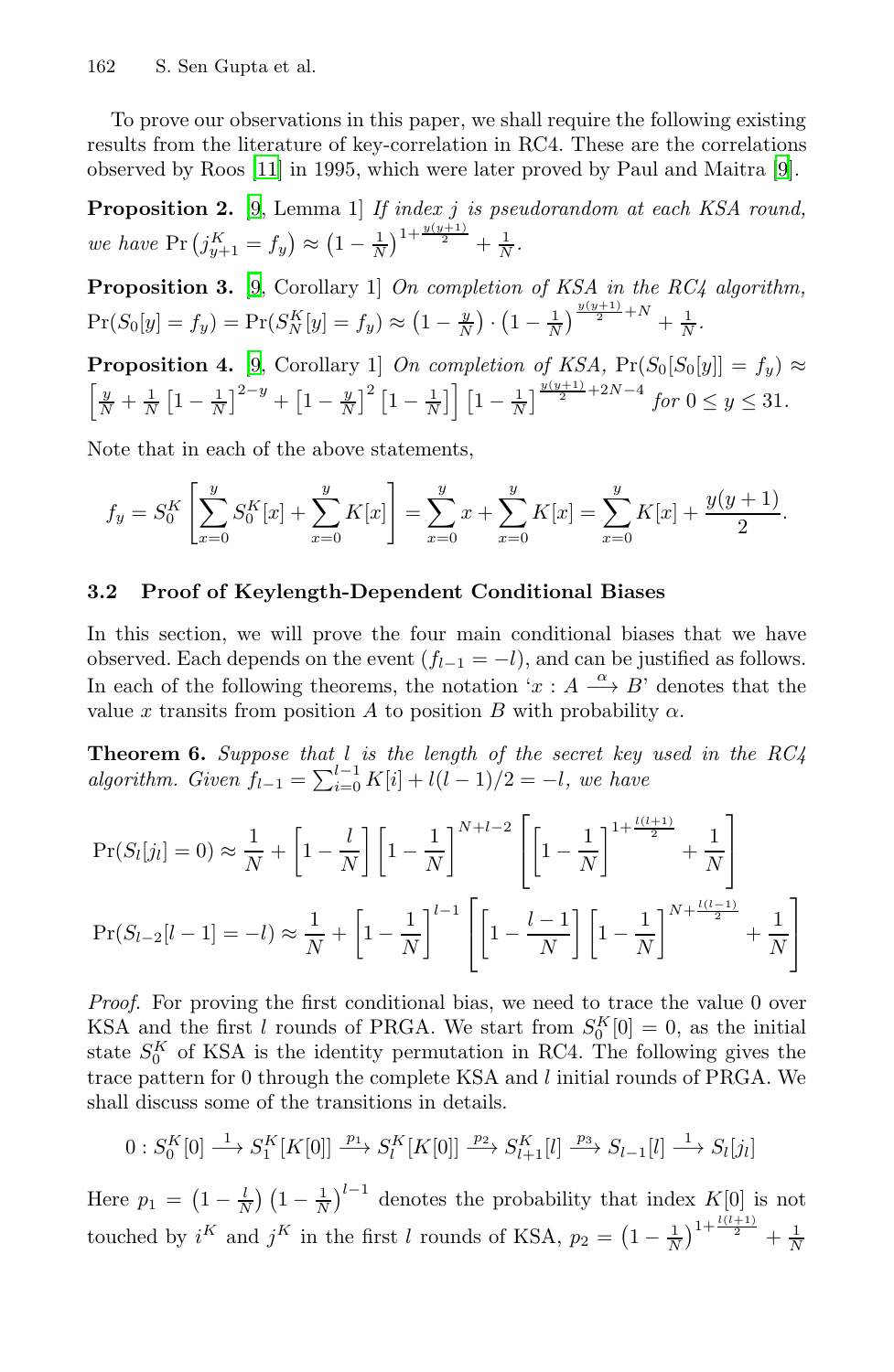denotes the probability  $Pr(j_{l+1}^K = f_l = K[0])$  (using Proposition 2) such that 0 is swapped from  $S_l^K[K[0]]$  to  $S_{l+1}^K[l]$ , and  $p_3 = \left(1 - \frac{1}{N}\right)^{N-2}$  denotes the probability that the location  $S_{l+1}^K[l]$  containing 0 is not touched by  $i^K, j^K$  in the remaining  $N - l - 1$  rounds of KSA or by i, j in the first  $l - 1$  rounds of PRGA. So, this path gives a total probability of  $p_1p_2p_3$ . If this path does not hold, we assume that the event  $(S_l[j_l] = 0)$  still holds at random, with probability 1/N. Thus, the total probability is obtained as

$$
Pr(S_l[j_l] = 0) = p_1 p_2 p_3 + (1 - p_1 p_2 p_3) \cdot \frac{1}{N} = \frac{1}{N} + \left(1 - \frac{1}{N}\right) p_1 p_2 p_3.
$$

We do a similar propagation tracking for the value  $f_{l-1} = -l$  to prove the second result, and the main path for this tracking looks as follows.

$$
-l:S_0^K[-l]\xrightarrow{p_4}S_0[l-1]\xrightarrow{p_5}S_{l-2}[l-1]
$$

<span id="page-12-0"></span>Here we get  $p_4 = \Pr(S_0[l-1] = f_{l-1}) = \left(1 - \frac{l-1}{N}\right) \left(1 - \frac{1}{N}\right)^{N + \frac{l(l-1)}{2}} + \frac{1}{N}$  using Proposition 3 directly, and  $p_5 = \left(1 - \frac{1}{N}\right)^{l-2}$  denotes the probability that the index  $(l-1)$ , containing  $-l$ , is not touched by i, j in the first  $l-2$  rounds of PRGA. Similar to the previous proof, the total probability can be calculated as

$$
Pr(S_{l-2}[l-1] = -l) = p_4 p_5 + (1 - p_4 p_5) \cdot \frac{1}{N} = \frac{1}{N} + \left(1 - \frac{1}{N}\right) p_4 p_5.
$$

We get the claimed results by substituting  $p_1, p_2, p_3$  and  $p_4, p_5$  appropriately.  $\Box$ **Numerical Values.** If we substitute  $l = 16$ , the most common keylength for RC4, and  $N = 256$ , we get the probabilities of Theorem 6 of magnitude

$$
Pr(S_l[j_l] = 0 | f_{l-1} = -l) \approx Pr(S_{l-2}[l-1] = -l | f_{l-1} = -l) \approx 50/N.
$$

These are, to the best of our knowledge, *the best known key-dependent conditional biases in RC4 PRGA till date*. The estimates closely match the experiments we performed over 100 million runs with 16-byte keys. In the next theorem, we look at a few natural consequences of these biases.

**Theorem 7.** *Suppose that* l *is the length of the RC4 secret key. Given that*  $f_{l-1} = \sum_{i=0}^{l-1} K[i] + l(l-1)/2 = -l$ , the probabilities  $Pr(S_l[i] = -l | f_{l-1} = -l)$ *and*  $Pr(t_l = -l \mid f_{l-1} = -l)$  *are approximately* 

$$
\frac{1}{N} + \left(1 - \frac{1}{N}\right) \cdot \left[\frac{1}{N} + \left[1 - \frac{l}{N}\right] \left[1 - \frac{1}{N}\right]^{N+l-2} \left[\left[1 - \frac{1}{N}\right]^{1 + \frac{l(l+1)}{2}} + \frac{1}{N}\right]\right]
$$

$$
\cdot \left[\frac{1}{N} + \left[1 - \frac{1}{N}\right]^{l-1} \left[\left[1 - \frac{1}{N}\right]^{N-l} + \frac{1}{N}\right]\right]
$$

*Proof.* Before proving the path for the target events, let us take a look at rounds l−1 and l of RC4 PRGA when  $S_{l-2}[l-1] = -l$  and  $S_{l-1}[l] = 0$ . In this situation, we have the following propagation for the value  $-l$ .

$$
-l: S_{l-2}[l-1] \xrightarrow{1} S_{l-1}[j_{l-1}] = S_{l-1}[j_l] \xrightarrow{1} S_l[l]
$$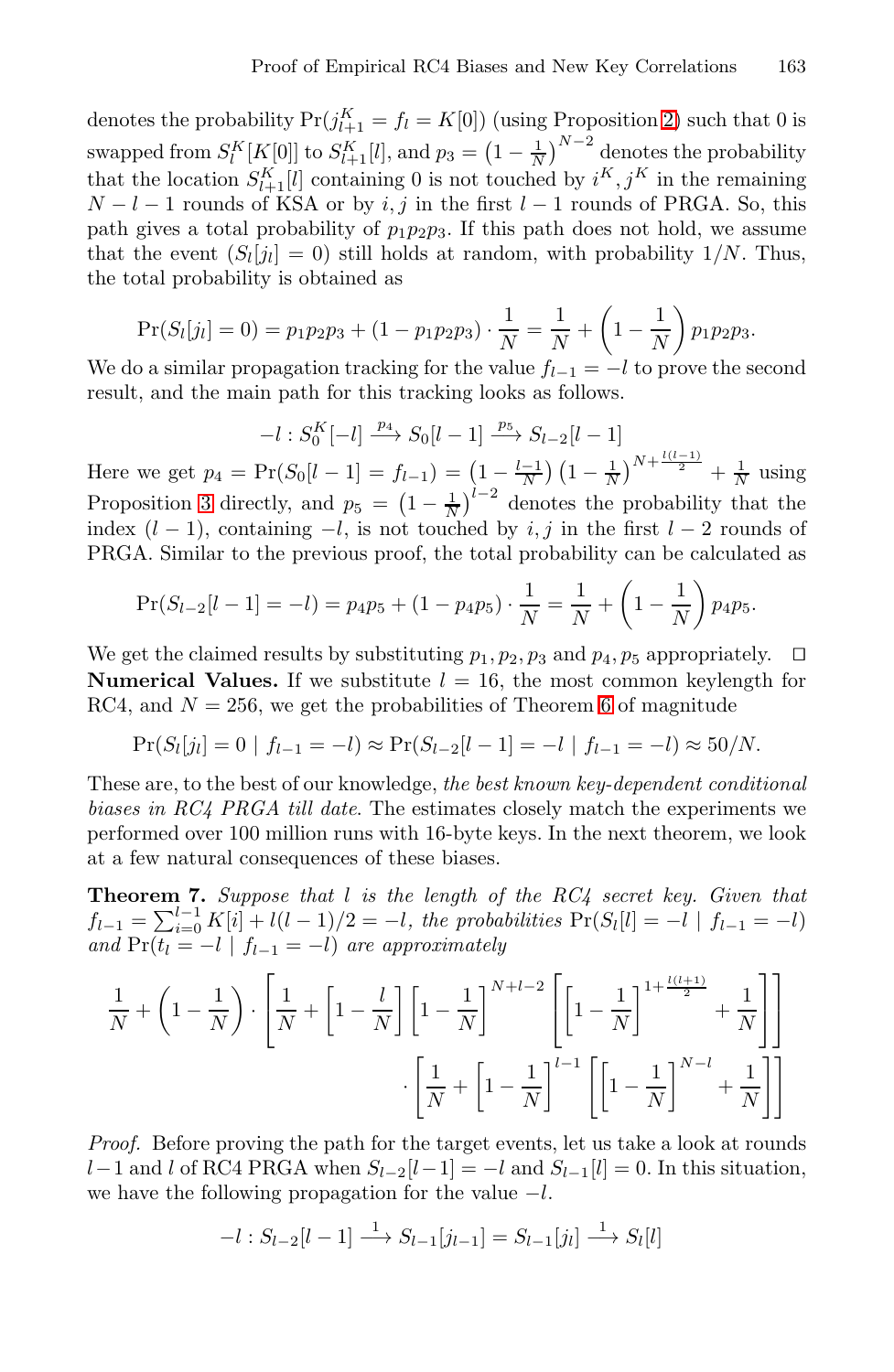In the above path, the equality holds because  $j_l = j_{l-1} + S_{l-1}[l] = j_{l-1} + 0$  as per the [co](#page-11-0)nditions. Again, we have  $S_l[j_l] = S_{l-1}[l] = 0$  $S_l[j_l] = S_{l-1}[l] = 0$  $S_l[j_l] = S_{l-1}[l] = 0$ , implying  $t_l = S_l[l] + S_l[j_l] =$  $-l+0=-l$  as well. This explains the same expression for the probabilities of the two events in the statement.

Note that we require both the events  $(S_l[j_l]=0 | f_{l-1}=-l)$  $(S_l[j_l]=0 | f_{l-1}=-l)$  $(S_l[j_l]=0 | f_{l-1}=-l)$  and  $(S_{l-2}[l -1]$  $1$ ] = −l |  $f_{l-1}$  = −l) to occur simultaneously, and need to calculate the joint probability. Also note that there is a significant overlap between the tracking paths of these two events, as they both assume that the first  $l$  positions of the state  $S_0^K$  are not touched by  $j^K$  in the first l rounds of KSA (refer to the proof of Theorem 6 of this paper and proofs of [9, Theorem 1, Corollary 1] for details). In other words, if we assume the occurrence of event  $(S_l[j_l])$  $0 | f_{l-1} = -l$ ) (with probability  $p_6$ , as derived in Theorem 6, say), then the precondition for  $(S_{l-2}[l-1] = -l | f_{l-1} = -l)$  will be satisfied, and thus the modified conditional probability is  $Pr(S_{l-2}[l-1] = -l | S_l[j_l] = 0 \& f_{l-1} =$  $-l$ ) =  $\frac{1}{N} + \left[1 - \frac{1}{N}\right]^{l-1} \left[\left[1 - \frac{1}{N}\right]^{N-l} + \frac{1}{N}\right] = p_7$ , say. Now, we can compute the joint probability of the two events as

<span id="page-13-0"></span>
$$
\Pr(S_l[l] = -l \mid f_{l-1} = -l) = p_6 p_7 + (1 - p_6 p_7) \cdot \frac{1}{N} = \frac{1}{N} + \left(1 - \frac{1}{N}\right) \cdot p_6 p_7.
$$

Substituting the values of  $p_6$  and  $p_7$ , we obtain the desired result. Event  $(t_l = -l)$ follows immediately from  $(S_l[l] = -l)$ , with the same conditional probability.  $\Box$ 

**[N](#page-13-0)umerical Values.** Substituting  $l = 16$  and  $N = 256$ , we get the probabilities of Theorem 7 of the magnitude  $Pr(S_l[i] = -l | f_{l-1} = -l) = Pr(t_l = -l | f_{l-1} =$  $-l \approx 20/N$ . These estimates closely match our experimental results taken over 100 million runs of RC4 with 16-byte keys.

**Conditional Bias in Output.** We could also find that the bias in  $(z_l = -l)$ is caused due to the event  $f_{l-1}[l]$ , but in a different path than the one we have discussed so far. We prove the formal statement next as Theorem 8.

**Theorem 8.** *Suppose that* l *is the length of the secret key of RC4. Given that*  $f_{l-1} = \sum_{i=0}^{l-1} K[i] + l(l-1)/2 = -l$  $f_{l-1} = \sum_{i=0}^{l-1} K[i] + l(l-1)/2 = -l$  $f_{l-1} = \sum_{i=0}^{l-1} K[i] + l(l-1)/2 = -l$ , the probability  $Pr(z_l = -l)$  is approximately

$$
\frac{1}{N} + \left[1 - \frac{1}{N}\right] \cdot \left[\frac{1}{N} + \left[1 - \frac{l}{N}\right] \left[1 - \frac{1}{N}\right]^{N+l-2} \left[\left[1 - \frac{1}{N}\right]^{1+l} + \frac{1}{N}\right]\right]
$$

$$
\cdot \left[\frac{1}{N} + \left[1 - \frac{1}{N}\right]^{l+1} \Pr(S_0[S_0[l-1]] = f_{l-1})\right]
$$

*Proof.* The proof is similar to that of Theorem 7 as both require  $S_l[j_l] = S_{l-1}[l]$ 0 to occur first. Note that if  $S_l[j_l] = S_{l-1}[l] = 0$ , we will always have

$$
z_l = S_l[S_l[l] + S_l[j_l]] = S_l[S_{l-2}[l-1] + 0] = S_l[S_{l-2}[l-1]].
$$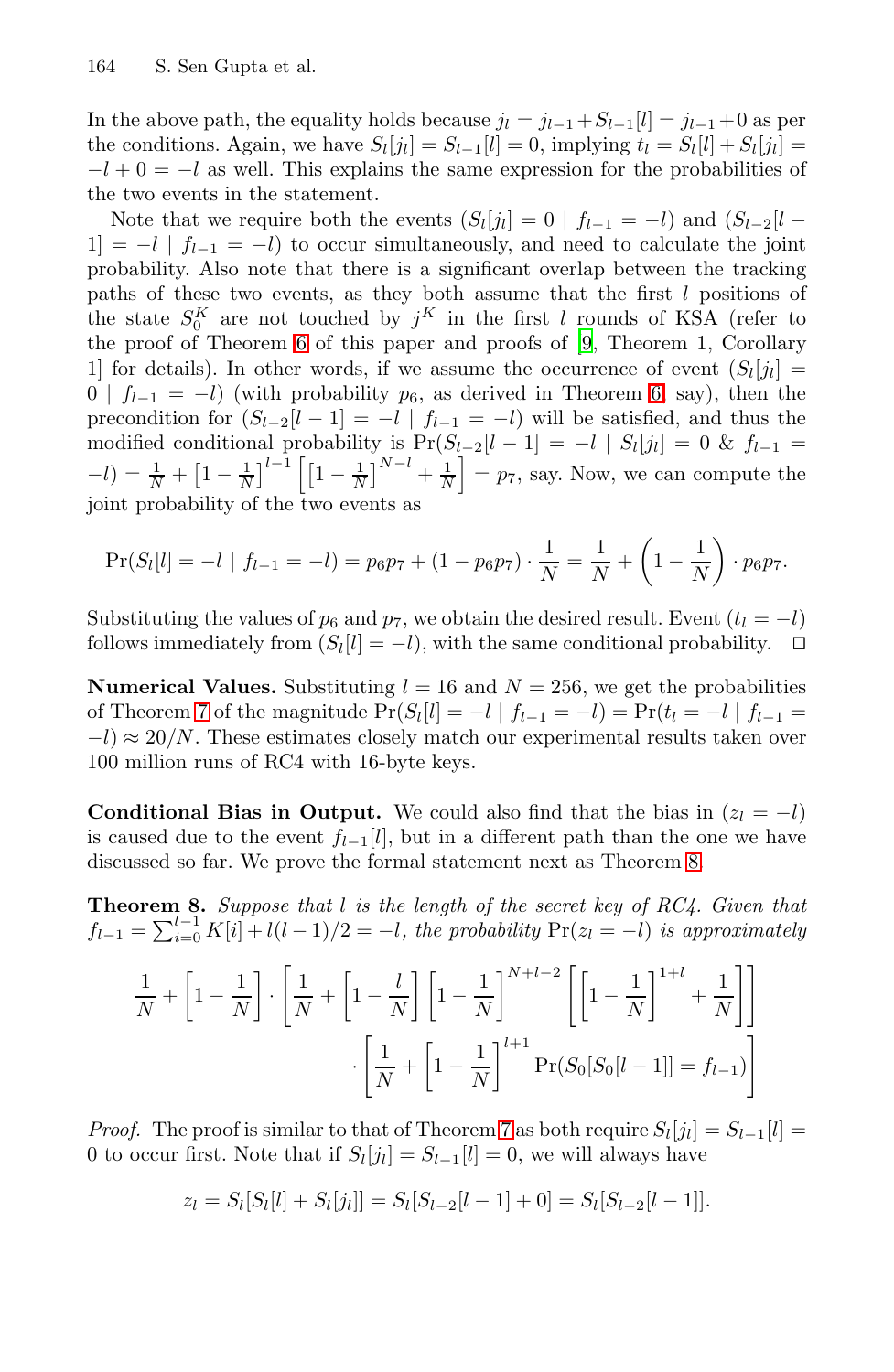Thu[s t](#page-17-7)he basic intuition is to use the path  $S_0[S_0[l-1]] = f_{l-1} = -l$  to get

$$
-l: S_0[S_0[l-1]] \xrightarrow{p_8} S_{l-2}[S_{l-2}[l-1]] \xrightarrow{p_9} S_l[S_{l-2}[l-1]]
$$

In the above expression,  $p_8 = \left(1 - \frac{1}{N}\right)^{l-2}$  and  $p_9 = \left(1 - \frac{1}{N}\right)^2$  denote the probabilities of j not touching the state index that stores the value  $-l$ . This introduces a p[ro](#page-11-0)bability  $\left(1 - \frac{1}{N}\right)^l$ . Thus  $Pr(S_l[S_{l-2}[l-1]] = -l | f_{l-1} = -l)$  is cumulatively given by  $\frac{1}{N} + \left[1 - \frac{1}{N}\right]^{l+1} \Pr(S_0[S_0[l-1]] = f_{l-1}) = p_{10}$ , say. Note that one of the preconditions to prove [9, Theorem 4] is that the first  $(l-1)$  places of state  $S_0^K$  remain untouched by  $j^K$  for the first  $l-1$  rounds of KSA. This partially matches with the precondition to prove  $Pr(S_l[j_l]=0 | f_{l-1}=-l)$  (see Theorem 6), where we require the same for first  $l$  places over the first  $l$  rounds of KSA. Thus we derive the formula for  $Pr(S_l[j_l]=0 | S_0[S_0[l-1]]=-l \& f_{l-1}=-l)$  by modifying the result of Theorem 6 as  $\frac{1}{N} + \left[1 - \frac{l}{N}\right] \left[1 - \frac{1}{N}\right]^{N+l-2} \left[\left[1 - \frac{1}{N}\right]^{1+l} + \frac{1}{N}\right] = p_{11}$ say. The [fi](#page-13-0)nal probability for  $(z_l = -l \mid f_{l-1} = -l)$  can now be computed as

$$
\Pr(z_l = -l \mid f_{l-1} = -l) = p_{10}p_{11} + (1 - p_{10}p_{11}) \cdot \frac{1}{N} = \frac{1}{N} + \left(1 - \frac{1}{N}\right) \cdot p_{10}p_{11}.
$$

Substituting appropriate values for  $p_{10}$  and  $p_{11}$ , we get the desired result.  $\square$ 

Let us consider  $Pr(z_l = -l | S_l[j_l] = 0) = Pr(S_l[S_{l-2}[l-1]] = -l | S_l[j_l] = 0).$ From the proof of Theorem 8, it is evident that the events  $(S_l[S_{l-2}[l-1]] = -l)$ and  $(S_l[i_l] = 0)$  have no obvious connection. Yet, there exists a strong correlation between them, possibly due to some hidden events that cause them to co-occur with a high probability. We found that one of these hidden [ev](#page-11-1)ents is  $(f_{l-1} = -l)$ .

From the proofs of Theorems 6 and 8, we know that both the aforementioned events depend strongly on  $(f_{l-1} = -l)$ , but along two different paths, as follows.

$$
0: S_0^K[0] \xrightarrow{1} S_1^K[K[0]] \xrightarrow{p_1} S_l^K[K[0]] \xrightarrow{p_2} S_{l+1}^K[l] \xrightarrow{p_3} S_{l-1}[l] \xrightarrow{1} S_l[j_l]
$$
  

$$
-l: S_0^K[S_0^K[l-1]] \xrightarrow{p_{12}} S_0[S_0[l-1]] \xrightarrow{p_8} S_{l-2}[S_{l-2}[l-1]] \xrightarrow{p_9} S_l[S_{l-2}[l-1]]
$$

Here  $p_{12}$  depends on the probabi[l](#page-13-0)ity  $Pr(S_0[S_0[l-1]] = f_{l-1})$  $Pr(S_0[S_0[l-1]] = f_{l-1})$  $Pr(S_0[S_0[l-1]] = f_{l-1})$  from Proposition 4. Using these two paths, one may obtain the value of  $Pr(z_l = -l \& S_l[j_l] = 0)$  as

$$
\begin{aligned} \Pr(z_l &= -l \ \& S_l[j_l] = 0) \\ &= \Pr(f_{l-1} = -l) \cdot \Pr(S_l[S_{l-2}[l-1]] = -l \ \& S_l[j_l] = 0 \mid f_{l-1} = -l) \\ &+ \Pr(f_{l-1} \neq -l) \cdot \Pr(S_l[S_{l-2}[l-1]] = -l \ \& S_l[j_l] = 0 \mid f_{l-1} \neq -l). \end{aligned}
$$

As before,  $Pr(f_{l-1} = -l)$  can be taken as  $1/N$ . If one assumes that the aforementioned two paths are independent, the probabilities from Theorems 6 and 8 can be substituted in the above expression. If one further assumes that the events occur uniformly at random if  $f_{l-1} \neq -l$ , the values of  $Pr(S_l[j_l]=0 \mid z_l = -l)$ and  $Pr(z_l = -l | S_l[j_l] = 0)$  turn out to be approximately  $5/N$  each (for  $l = 16$ ).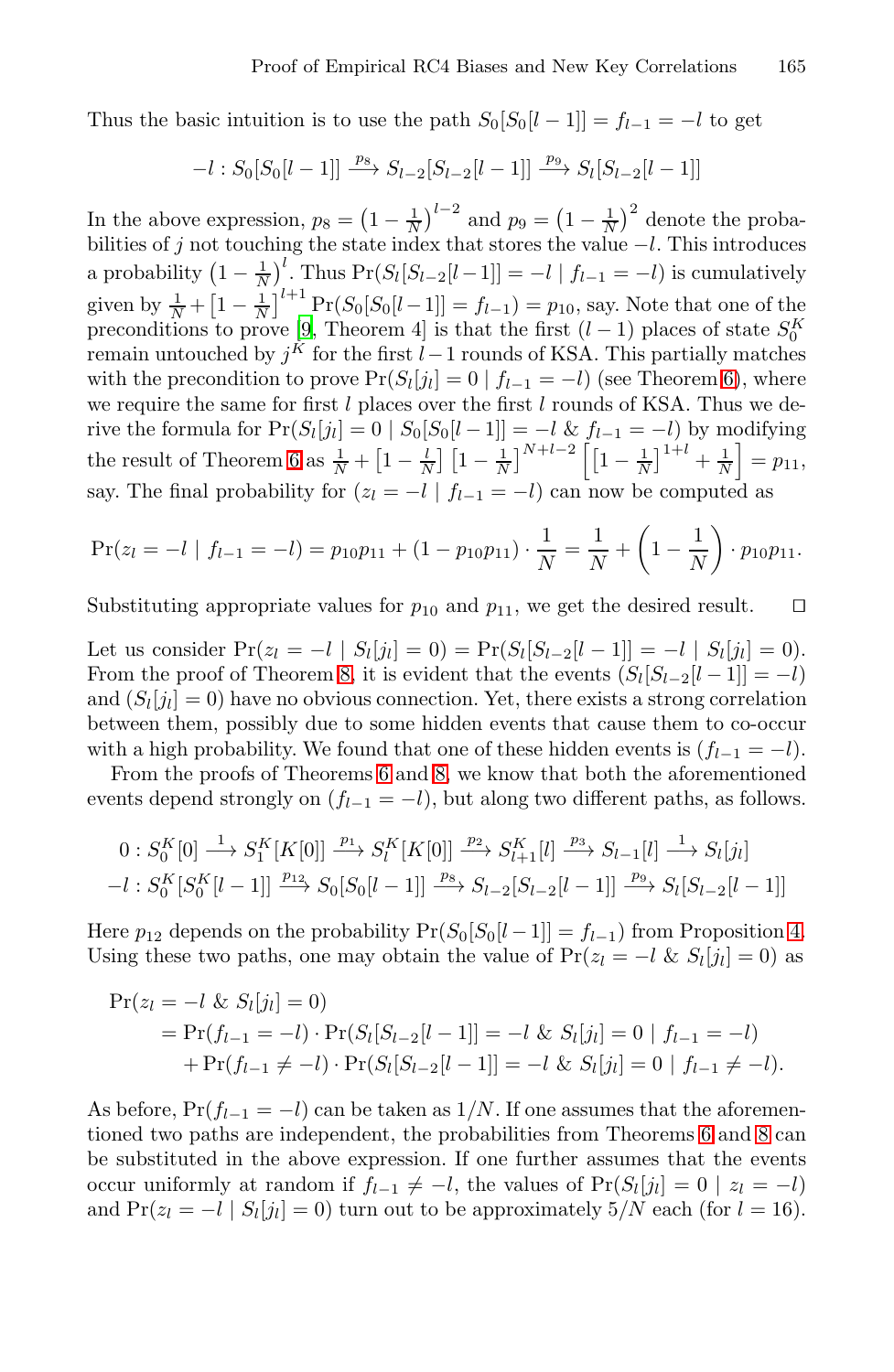However, our experiments show that the two paths mentioned earlier are *not entirely independent*, and we obtain  $Pr(z_l = -l \& S_l[j_l] = 0 | f_{l-1} = -l) \approx 5/N$ . Moreover, the events are *not uniformly random* if  $f_{l-1} \neq -l$ ; rather they are consi[d](#page-10-0)erably biased [f](#page-10-1)[or](#page-10-1) [a](#page-10-1) [ran](#page-10-1)ge of [va](#page-10-1)lues of  $f_{l-1}$  around  $-l$  (e.g., for values like  $-l + 1$ ,  $-l + 2$  etc.). These hidden paths contribute towards the probability  $Pr(f_{l-1} \neq -l) Pr(z_l = -l \& S_l[j_l] = 0 | f_{l-1} \neq -l) \approx 5/N^2$ . Through a careful treatment of the dependences and all the [h](#page-11-1)idden paths, one would be able to justify the above observations, and obtain

 $Pr(S_l[j_l]=0 | z_l = -l) \approx Pr(z_l = -l | S_l[j_l]=0) \approx 10/N.$ Similar techniques for analyzing dependences and hidden paths would work for all correlations reported in Equations 6, 7, 8, 9 and, 10.

We now shi[f](#page-17-11)t our focus to  $Pr(z_l = -l \mid f_{l-1} = -l)$  and its implications.

**Numerical Values.** First of all, notice that the value of  $Pr(z_l = -l | f_{l-1} = -l)$ depends on the value of  $Pr(S_0[S_0[t-1]] = f_{l-1})$ . Proposition 4 gives an explicit formula for  $Pr(z_l = -l \mid f_{l-1} = -l)$  for l up to 32. As l increases beyond 32, one may check by experimentation that this probability converges approximately to  $1/N$ . Thus, for  $1 \leq l \leq 32$ , one can use the formula from Proposition 4, and for  $l > 32$ , one may replace  $Pr(S_0[S_0[l-1]] = f_{l-1})$  by  $1/N$  to approximately compute the distribution of  $(z_l = -l \mid f_{l-1} = -l)$  completely. In fact, after the state recovery attack by Maximov and Khovratovich [8], that is of time complexity around  $2^{241}$ , choosing a secret key of length  $l > 30$  is not meaningful. The value o[f](#page-13-0)  $Pr(z_l = -l \mid f_{l-1} = -l)$  for some typical values of l are

<span id="page-15-0"></span>12/N for 
$$
l = 5
$$
 11/N for  $l = 8$  7/N for  $l = 16$  2/N for  $l = 30$ .

In the list above, each conditi[ona](#page-17-1)l probability is quite high in magnitude compared to the natural probability of random occurrence. We try to exploit this bias in the next section to predict the length of RC4 secret key.

### **3.3 Keylength Prediction from Keystream**

The huge conditional bias proved in Theorem 8 hints that there may be a related unconditional bias present in the event  $z_l = -l$  as well. In fact, New 007 in [12, Fig. 5] reports a bias in  $(z_i = -i)$  for  $i = 0 \mod 16$ . The reported bias for  $i = 16$ is 1.0411/N. Notice that almost all experiments of [12] used the keylength  $l = 16$ , which encourages our speculation for an unconditional bias in  $(z_l = -l)$  for any general keylength l of RC4 secret key. Systematic investigation in this direction reveals the follo[wi](#page-13-0)ng result.

**Theorem 9.** *Suppose that* l *is the length of the secret key of RC4. The probability*  $Pr(z_l = -l)$  *is given by* 

$$
\Pr(z_l = -l) \approx \frac{1}{N} + [N \cdot \Pr(z_l = -l \mid f_{l-1} = -l) - 1] \cdot \frac{1}{N^2}.
$$

*Proof.* We provide a quick sketch of the proof to obtain a crude approximation of this bias in  $z_l$ . Notice that we already have a path  $(z_l = -l \mid f_{l-1} = -l)$  with probability calculated in Theorem 8. If we assume that for all other values of  $f_{l-1} \neq -l$ , the output  $z_l$  can take the value  $-l$  uniformly at random, we have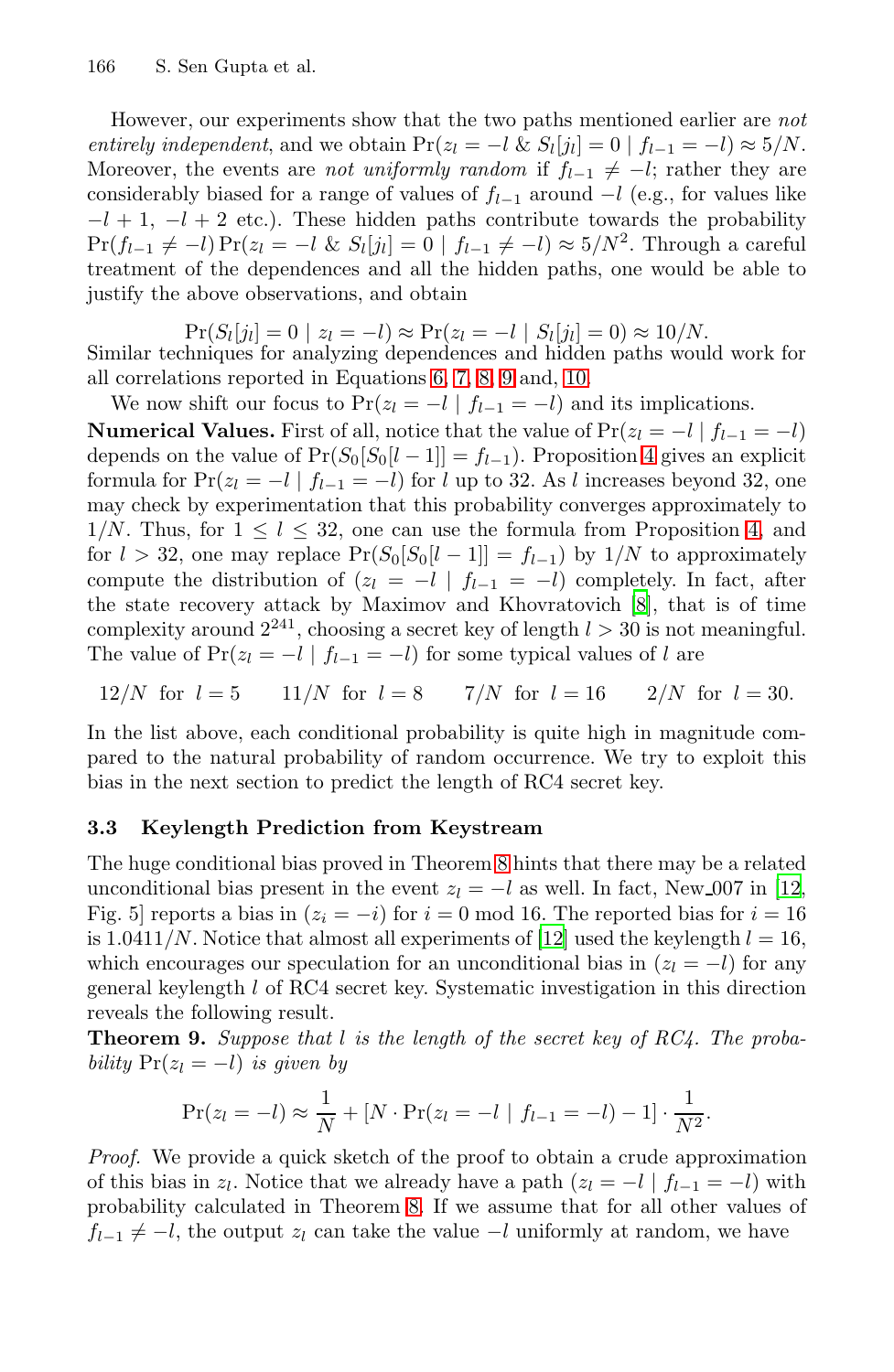$$
\Pr(z_l = -l) \approx \Pr(f_{l-1} = -l) \cdot \Pr(z_l = -l \mid f_{l-1} = -l) \n+ \Pr(f_{l-1} \neq -l) \cdot \Pr(z_l = -l \mid f_{l-1} \neq -l) \n= \frac{1}{N} \cdot \Pr(z_l = -l \mid f_{l-1} = -l) + \left(1 - \frac{1}{N}\right) \cdot \frac{1}{N} \n= \frac{1}{N} + [N \cdot \Pr(z_l = -l \mid f_{l-1} = -l) - 1] \cdot \frac{1}{N^2}.
$$

Thus we obtain the desired result.

**Numerical Values.** We have a closed form expression for  $Pr(z_l = -l \mid f_{l-1})$  $-l$ ) from Theorem 8 in cases where  $1 \leq l \leq 32$  (using Proposition 4). We have also calculated some numerical values of this probability for  $l = 5, 8, 16, 30$  and  $N = 256$ . Using those numeric approximations, the value of Pr( $z<sub>l</sub> = -l$ ) is

$$
1/N + 11/N^2
$$
 for  $l = 5$   $1/N + 10/N^2$  for  $l = 8$   
 $1/N + 6/N^2$  for  $l = 16$   $1/N + 2/N^2$  for  $l = 30$ 

**Predicting the Keylength.** The lower bound for  $Pr(z_l = -l)$  within the typical range of keylength  $(5 < l < 30)$  is approximately  $1/N + 1/N^2$ , which is quite high and easily detectable. In experiments with 100 million runs and different keylengths, we have found that the probabilities are even higher than thos[e m](#page-15-0)entioned above. This helps us in predicting the length of the secret key from the output, as follows.

- 1. Find the output byte  $z_x$  biased towards  $-x$ . This requires  $O(N^3)$  many samples as the bias is  $O(1/N^2)$ . A 'sample' in this case means the observation of keystream bytes  $z_x$  for all  $5 \le x \le 30$  for a specific key. The bias is computed by examining these keystream bytes with different keys, which are all of the same length  $l$ , say.
- 2. Check if the probability  $Pr(z_x = -x)$  is equal or greater than the value proved in Theorem 9.
- 3. If the above statements hold for s[ome](#page-11-2)  $5 \leq x \leq 30$ , the keylength can be accurately predicted as  $l = x$ .

Although the bias in  $z_l = -l$  has been noticed earlier in the literature for specific keylengths, no attempts have been made for its generalization. Moreover, to the best of our knowledge, the prediction of keylength from the keystream has never been attempted. We have performed extensive experiments with varying keylengths to verify the practical feasibility of the prediction technique. This prediction technique proves to be successful for all keylengths within the typical usage range  $5 \leq l \leq 30$ . As already pointed out in Section 3.2, choosing a secret key of length l > 30 is not recommended. So, our *keylength prediction* effectively works for all practical values of the keylength.

### **4 Conclusion**

In the paper [12] of SAC 2010, several empirical observations relating a few RC4 variables have been reported, and here we prove all the significant ones. In the